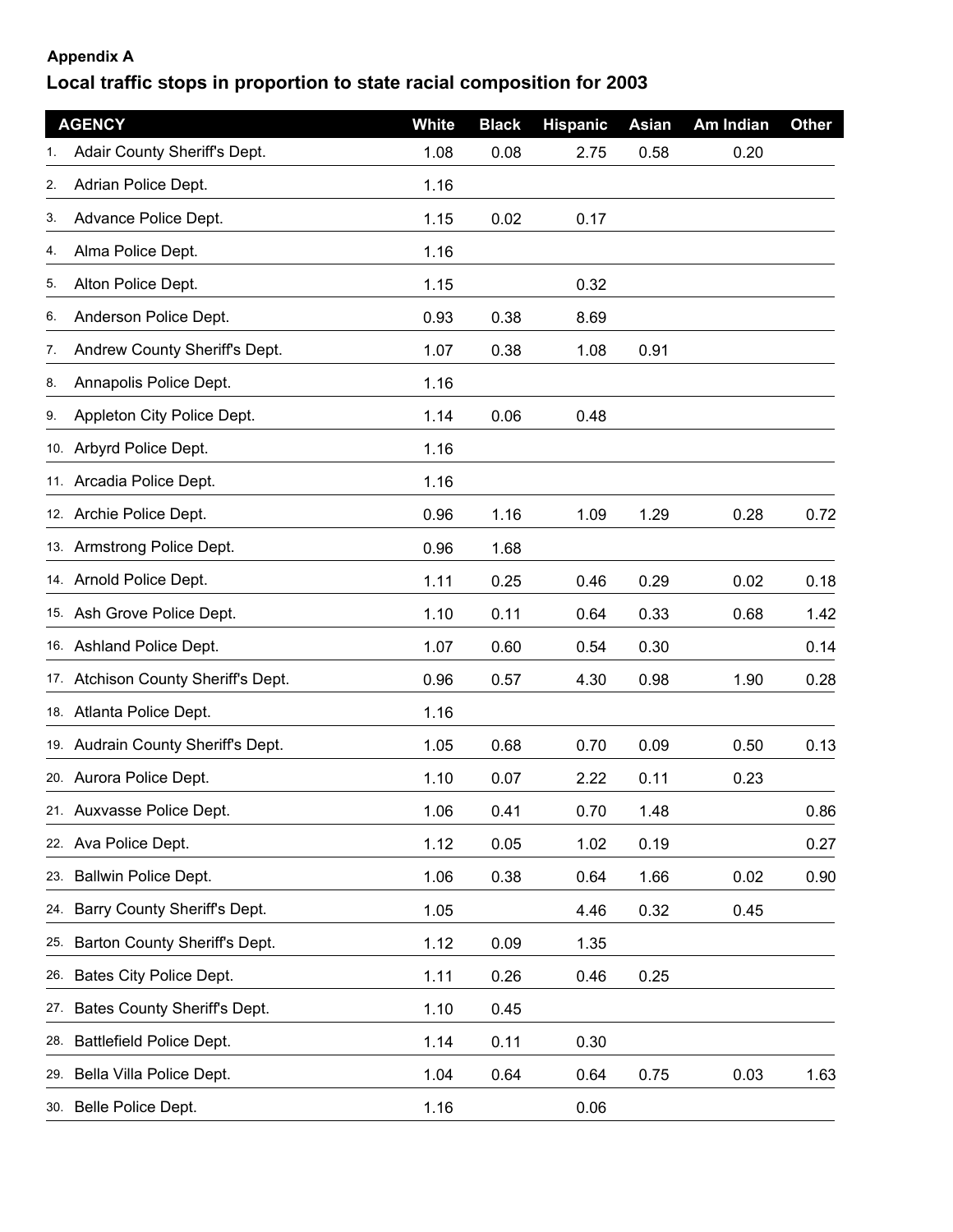| <b>AGENCY</b>                           | <b>White</b> | <b>Black</b> | <b>Hispanic</b> | <b>Asian</b> | Am Indian | <b>Other</b> |
|-----------------------------------------|--------------|--------------|-----------------|--------------|-----------|--------------|
| Bellefontaine Neighbors PD<br>31.       | 0.22         | 7.70         | 0.11            | 0.33         | 0.04      | 0.16         |
| Bel-Nor Police Dept.<br>32.             | 0.35         | 6.36         | 0.33            | 1.54         | 0.05      | 0.71         |
| Bel-Ridge Police Dept.<br>33.           | 0.52         | 5.09         | 0.39            | 0.80         | 0.12      | 0.34         |
| Belton Police Dept.<br>34.              | 1.00         | 0.72         | 2.63            | 0.37         | 0.07      | 0.34         |
| Benton County Sheriff's Dept.<br>35.    | 1.12         | 0.11         | 0.75            | 0.09         | 0.24      | 0.25         |
| Benton Police Dept.<br>36.              | 1.05         | 0.92         |                 |              |           |              |
| 37. Berger Police Dept.                 | 1.16         |              |                 |              |           |              |
| Berkeley Police Dept.<br>38.            | 0.51         | 5.21         | 0.37            | 0.72         | 0.03      | 0.16         |
| 39. Bernie Police Dept.                 | 1.06         | 0.70         | 0.83            |              |           |              |
| 40. Bertrand Police Dept.               | 0.98         | 1.49         |                 |              |           |              |
| 41. Bethany Police Dept.                | 1.10         | 0.16         | 0.68            | 0.58         |           | 0.84         |
| Beverly Hills Police Dept.<br>42.       | 0.12         | 8.52         |                 | 0.15         |           | 0.87         |
| 43. Bevier Police Dept.                 | 1.16         |              |                 |              |           |              |
| <b>Billings Police Dept.</b><br>44.     | 1.10         | 0.11         | 1.12            | 0.76         | 0.26      | 0.42         |
| 45. Birch Tree Police Dept.             | 1.07         | 0.17         | 2.94            |              |           |              |
| Bland Police Dept.<br>46.               | 1.12         | 0.14         | 0.56            | 0.43         |           |              |
| Bloomfield Police Dept.<br>47.          | 1.15         | 0.07         |                 |              |           | 0.00         |
| Blue Springs Police Dept.<br>48.        | 1.03         | 0.53         | 0.98            | 0.35         | 0.19      | 3.32         |
| 49. Bolivar Police Dept.                | 1.13         | 0.11         | 0.45            | 0.13         | 0.03      | 0.12         |
| Bollinger County Sheriff's Dept.<br>50. | 1.14         | 0.05         | 0.28            | 0.35         |           |              |
| 51. Bonne Terre Police Dept.            | 1.13         | 0.08         | 0.50            | 0.08         | 0.11      | 0.23         |
| Boone County Sheriff's Dept.<br>52.     | 0.97         | 1.34         | 0.39            | 0.76         |           | 0.87         |
| Boonville Police Dept.<br>53.           | 0.96         | 1.30         | 0.77            | 0.86         | 0.17      | 0.54         |
| Bourbon - Dept. of Public Safety<br>54. | 0.98         | 0.96         | 1.09            |              |           | 3.09         |
| Bowling Green Police Dept.<br>55.       | 1.01         | 1.11         | 0.31            |              | 0.24      |              |
| Branson Police Dept.<br>56.             | 1.11         | 0.10         | 1.27            | 0.29         | 0.14      | 0.12         |
| Branson West Police Dept.<br>57.        | 1.14         | 0.01         | 0.73            | 0.19         | 0.19      |              |
| Braymer Police Dept.<br>58.             | 1.14         | 0.11         |                 |              |           |              |
| Breckenridge Hills Police Dept.<br>59.  | 0.73         | 2.91         | 2.95            | 0.70         |           | 0.41         |
| Brentwood Police Dept.<br>60.           | 0.97         | 1.22         | 0.45            | 1.44         | 0.06      | 0.49         |
| Bridgeton Police Dept.<br>61.           | 0.79         | 2.67         | 1.52            | 0.78         | 0.04      | 0.45         |
| 62. Brookfield Police Dept.             | 1.14         | 0.06         | 0.29            | 0.37         | 0.17      |              |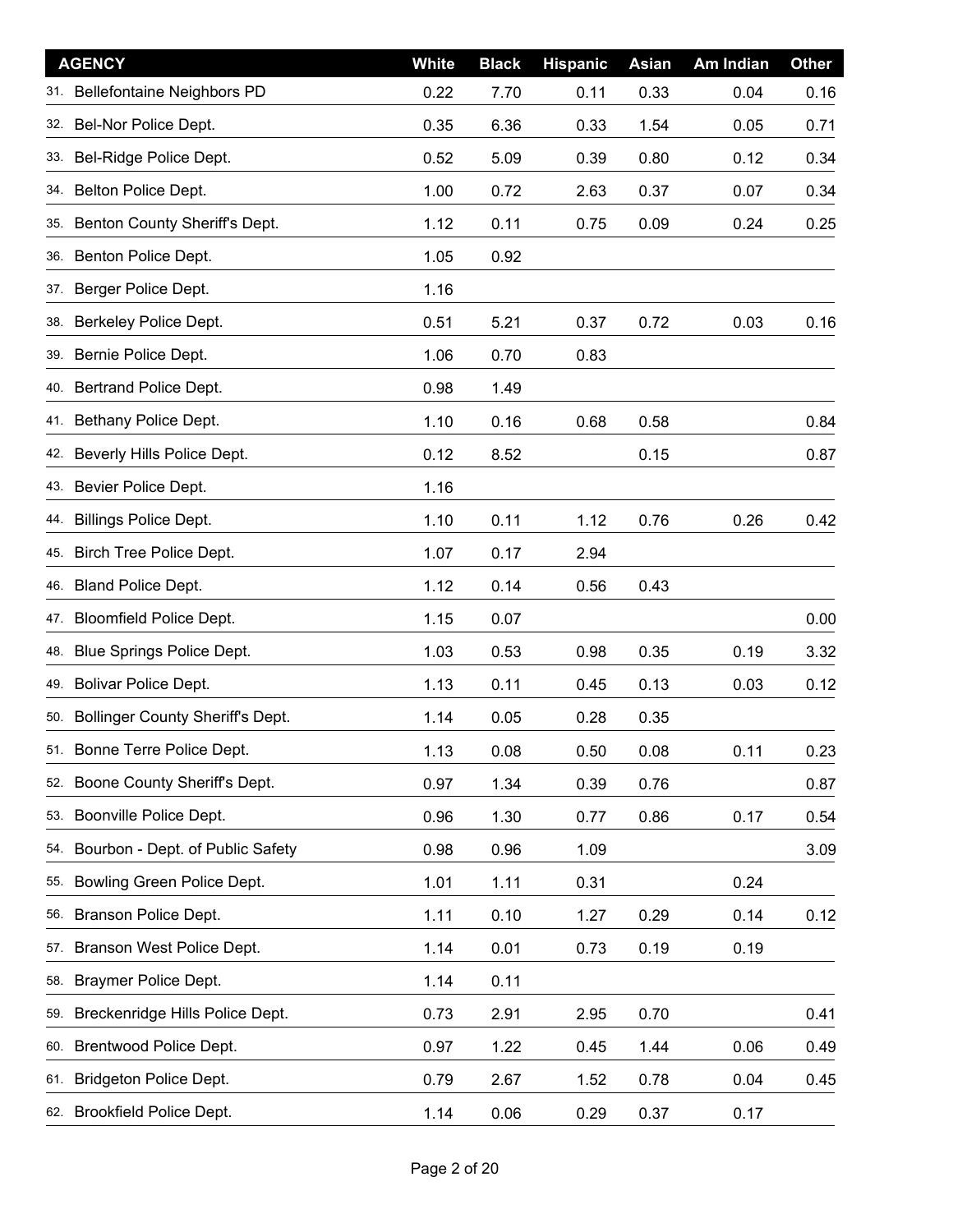| <b>AGENCY</b>                                   | White | <b>Black</b> | <b>Hispanic</b> | <b>Asian</b> | Am Indian | <b>Other</b> |
|-------------------------------------------------|-------|--------------|-----------------|--------------|-----------|--------------|
| <b>Brunswick Police Dept.</b><br>63.            | 1.12  | 0.33         |                 |              |           |              |
| <b>Buchanan County Drug Strike Force</b><br>64. | 0.98  | 1.49         |                 |              |           |              |
| Buchanan County Sheriff's Dept.<br>65.          | 1.08  | 0.45         | 0.65            | 0.33         | 0.23      | 0.24         |
| <b>Bucklin Police Dept.</b><br>66.              | 1.14  | 0.18         |                 |              |           |              |
| <b>Buffalo Police Dept.</b><br>67.              | 1.12  | 0.06         | 1.14            |              |           | 0.60         |
| 68. Bunceton Police Dept.                       | 1.14  | 0.17         |                 |              |           |              |
| 69. Bunker Police Dept.                         | 1.15  | 0.10         |                 |              |           |              |
| Burlington Northern/Santa Fe Rail Co.<br>70.    | 1.16  |              |                 |              |           |              |
| 71. Butler County Sheriff's Dept.               | 1.10  | 0.47         |                 |              |           | 0.45         |
| 72. Butler Police Dept.                         | 1.11  | 0.27         | 0.53            |              | 0.23      |              |
| 73. Butterfield Police Dept.                    | 0.87  |              | 13.72           |              |           |              |
| Byrnes Mill Police Dept.<br>74.                 | 1.15  | 0.04         | 0.02            | 0.03         |           | 0.09         |
| Cabool Police Dept.<br>75.                      | 1.14  | 0.10         | 0.29            | 0.18         |           |              |
| Caldwell County Sheriff's Dept.<br>76.          | 1.13  | 0.16         | 0.31            |              |           |              |
| California Police Dept.<br>77.                  | 1.01  | 0.30         | 5.13            |              |           |              |
| Callaway County Sheriff's Dept.<br>78.          | 1.02  | 0.90         | 0.54            | 0.26         | 0.12      | 1.13         |
| Camden County Sheriff's Dept.<br>79.            | 1.13  | 0.09         | 0.55            | 0.19         |           | 0.32         |
| Camden Point Police Dept.<br>80.                | 1.16  |              |                 |              |           |              |
| 81. Camdenton Police Dept.                      | 1.13  | 0.12         | 0.33            | 0.24         | 0.08      | 0.09         |
| Cameron Police Dept.<br>82.                     | 1.13  | 0.16         | 0.29            | 0.15         |           | 0.21         |
| 83. Campbell Police Dept.                       | 1.11  | 0.07         | 1.66            |              |           |              |
| Canton Police Dept.<br>84.                      | 1.08  | 0.56         | 0.18            | 0.34         |           |              |
| Cape Girardeau Co. Sheriff's Dept.<br>85.       | 1.07  | 0.52         | 0.48            | 0.22         | 0.37      | 0.26         |
| Cape Girardeau Police Dept.<br>86.              | 0.96  | 1.47         | 0.55            | 0.42         | 0.13      | 0.38         |
| Cardwell Police Dept.<br>87.                    | 1.09  | 0.60         |                 |              |           |              |
| Carl Junction Police Dept.<br>88.               | 1.08  | 0.20         | 0.94            | 0.35         | 0.43      | 1.79         |
| Carroll County Sheriff's Dept.<br>89.           | 1.05  | 0.58         | 0.42            | 0.53         |           | 1.54         |
| Carrollton Police Dept.<br>90.                  | 1.12  | 0.25         | 0.20            | 0.13         |           |              |
| Carter County Sheriff's Dept.<br>91.            | 1.13  | 0.22         |                 |              |           |              |
| Carterville Police Dept.<br>92.                 | 1.11  | 0.13         | 1.13            | 0.23         | 0.05      | 0.19         |
| Carthage Police Dept.<br>93.                    | 0.97  | 0.23         | 7.27            | 0.15         | 0.07      | 0.21         |
| 94. Cass County Sheriff's Dept.                 | 1.09  | 0.31         | 1.17            | 0.08         | 0.11      |              |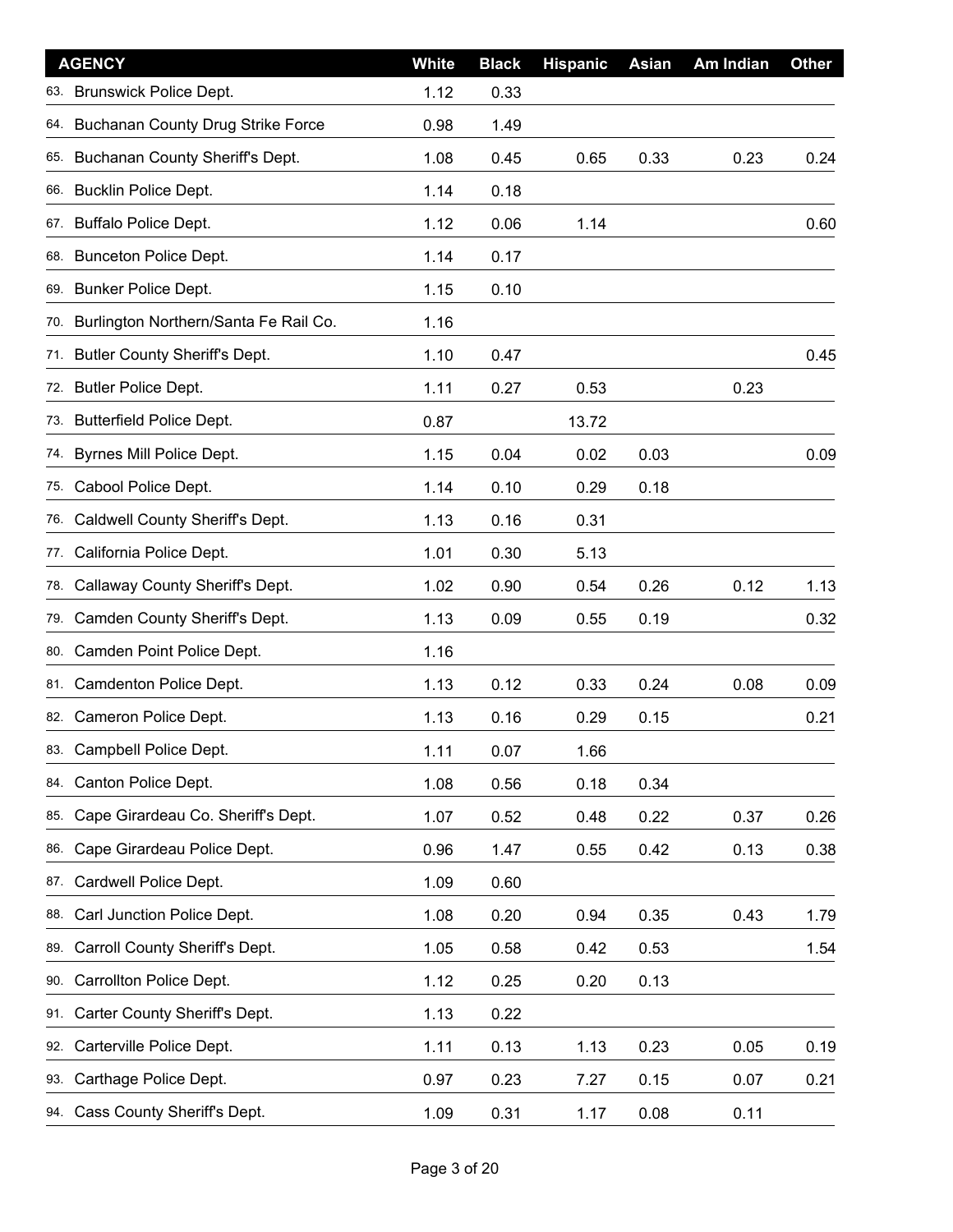| <b>AGENCY</b>                               | White | <b>Black</b> | <b>Hispanic</b> | Asian | Am Indian | <b>Other</b> |
|---------------------------------------------|-------|--------------|-----------------|-------|-----------|--------------|
| Cassville Police Dept.<br>95.               | 1.13  | 0.02         | 1.31            | 0.14  |           |              |
| 96. Cedar County Sheriff's Dept.            | 1.14  | 0.09         | 0.27            |       |           |              |
| 97. Center Police Dept.                     | 1.01  | 1.20         |                 |       |           | 0.00         |
| 98. Central Missouri State University - DPS | 0.98  | 1.13         | 0.61            | 0.16  | 0.86      | 1.36         |
| 99. Centralia Police Dept.                  | 1.13  | 0.20         | 0.32            |       |           |              |
| 100. Chaffee Police Dept.                   | 1.12  | 0.14         | 0.39            | 0.25  | 0.35      |              |
| 101. Chariton County Sheriff's Dept.        | 1.05  | 0.67         | 0.82            | 0.35  |           | 0.50         |
| 102. Charlack Police Dept.                  | 0.52  | 5.01         | 0.68            | 0.86  |           | 0.08         |
| 103. Charleston Dept. of Public Safety      | 0.71  | 3.38         | 0.66            | 0.08  | 0.00      |              |
| 104. Chesterfield Police Dept.              | 1.04  | 0.58         | 0.59            | 2.07  | 0.07      | 0.35         |
| 105. Chilhowee Police Dept.                 | 1.13  | 0.22         |                 |       |           |              |
| 106. Chillicothe Police Dept.               | 1.12  | 0.17         | 0.40            | 0.22  | 0.40      | 0.14         |
| 107. Christian County Sheriff's Dept.       | 1.09  | 0.16         | 1.20            | 0.12  |           | 1.54         |
| 108. Clarence Police Dept.                  | 1.15  | 0.08         |                 |       |           |              |
| 109. Clark County Sheriff's Dept.           | 1.10  | 0.33         | 0.71            | 0.11  |           | 0.15         |
| 110. Clarksburg Police Dept.                | 0.69  | 0.38         | 4.39            | 1.40  |           | 26.37        |
| 111. Clarksdale Police Dept.                | 1.16  |              |                 |       |           |              |
| 112. Clarkson Valley Police Dept.           | 1.04  | 0.65         | 0.37            | 1.47  |           | 0.75         |
| 113. Clarkton Police Dept.                  | 0.98  | 1.13         | 1.98            |       |           |              |
| 114. Clay County Parks Dept.                | 0.93  |              | 5.49            |       |           | 10.14        |
| 115. Clay County Sheriff's Dept.            | 1.05  | 0.42         | 1.67            | 0.49  | 0.34      | 1.19         |
| 116. Claycomo Police Dept.                  | 1.00  | 0.89         | 1.78            | 0.65  | 0.02      | 0.40         |
| 117. Clayton Police Dept.                   | 0.82  | 2.25         | 0.47            | 2.62  | 0.06      | 1.16         |
| 118. Cleveland Police Dept.                 | 1.05  | 0.14         | 1.04            |       |           | 5.77         |
| 119. Clever Police Dept.                    | 1.14  | 0.02         | 0.58            |       |           |              |
| 120. Clinton County Sheriff's Dept.         | 1.02  | 0.50         | 2.05            | 1.04  | 0.00      | 1.14         |
| 121. Clinton Police Dept.                   | 1.11  | 0.26         | 0.36            | 0.14  | 0.06      | 0.27         |
| 122. Cole Camp Police Dept.                 | 1.15  | 0.04         |                 | 0.29  |           |              |
| 123. Cole County Sheriff's Dept.            | 1.05  | 0.65         | 0.65            | 0.10  | 0.20      | 0.88         |
| 124. Columbia Police Dept.                  | 0.87  | 1.97         | 0.58            | 1.41  | 0.03      | 1.09         |
| 125. Concordia Police Dept.                 | 1.10  | 0.28         | 0.42            | 0.69  |           | 0.11         |
| 126. Conway Police Dept.                    | 1.11  | 0.08         | 1.29            |       | 0.76      |              |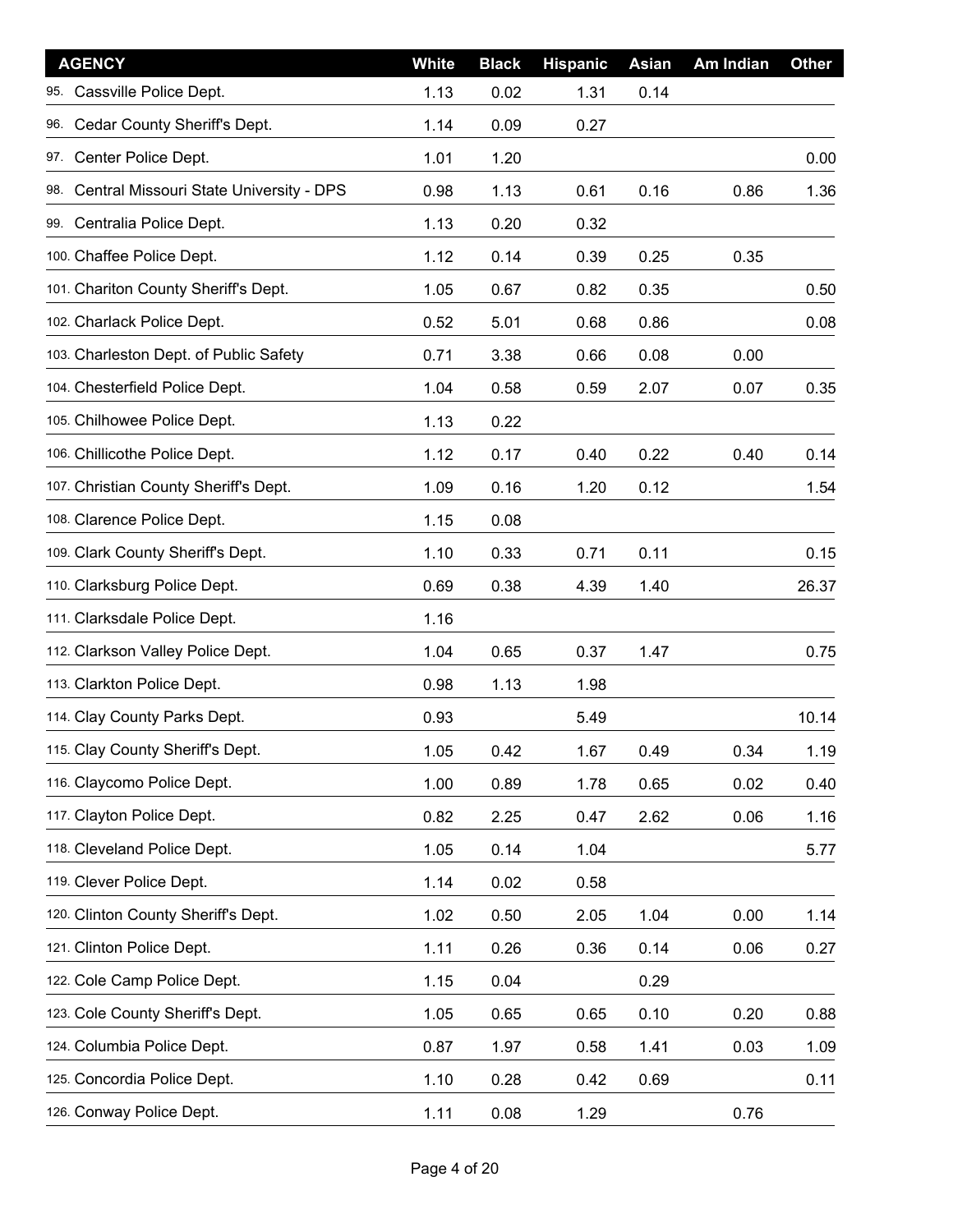| <b>AGENCY</b>                          | <b>White</b> | <b>Black</b> | <b>Hispanic</b> | Asian | Am Indian | <b>Other</b> |
|----------------------------------------|--------------|--------------|-----------------|-------|-----------|--------------|
| 127. Cool Valley Police Dept.          | 0.41         | 5.87         | 0.99            | 0.45  | 0.07      | 0.93         |
| 128. Cooper County Sheriff's Dept.     | 1.08         | 0.51         | 0.73            |       |           |              |
| 129. Cooter Police Dept.               | 0.89         | 1.09         | 6.23            |       |           |              |
| 130. Corder Police Dept.               | 1.16         |              |                 |       |           |              |
| 131. Cottleville Police Dept.          | 1.10         | 0.26         | 0.41            | 0.74  | 0.21      | 0.22         |
| 132. Country Club Hills Police Dept.   | 0.09         | 8.73         | 0.14            | 0.43  |           | 0.16         |
| 133. Country Club Village Police Dept. | 1.13         | 0.12         | 0.75            | 0.09  |           |              |
| 134. Crane Police Dept.                | 1.15         | 0.04         |                 |       |           |              |
| 135. Crawford County Sheriff's Dept.   | 1.12         | 0.32         |                 |       |           |              |
| 136. Crestwood Police Dept.            | 1.04         | 0.76         | 0.30            | 0.88  | 0.06      | 0.45         |
| 137. Creve Coeur Police Dept.          | 0.96         | 1.23         | 0.58            | 1.66  | 0.07      | 1.23         |
| 138. Crocker Police Dept.              | 1.09         | 0.40         | 0.30            | 0.38  | 0.18      | 0.55         |
| 139. Crystal City Police Dept.         | 1.08         | 0.55         | 0.22            | 0.26  | 0.18      | 0.13         |
| 140. Crystal Lakes Police Dept.        | 1.13         |              | 1.31            |       |           |              |
| 141. Cuba Police Dept.                 | 1.16         |              |                 |       |           |              |
| 142. Curryville Police Dept.           | 1.06         | 0.57         | 1.04            | 0.17  | 0.12      | 0.12         |
| 143. Dade County Sheriff's Dept.       | 1.11         | 0.14         | 0.82            | 0.39  | 0.54      |              |
| 144. Dallas County Sheriff's Dept.     | 1.13         | 0.07         | 0.76            | 0.32  |           |              |
| 145. Daviess County Sheriff's Dept.    | 1.10         | 0.25         | 1.04            | 0.26  |           | 0.38         |
| 146. DeKalb County Sheriff's Dept.     | 1.12         | 0.17         | 0.98            |       |           |              |
| 147. Dellwood Police Dept.             | 0.18         | 8.04         | 0.29            | 0.12  | 0.08      | 0.27         |
| 148. Dent County Sheriff's Dept.       | 1.12         |              | 0.96            | 1.23  |           |              |
| 149. Des Peres Police Dept.            | 1.02         | 0.72         | 0.62            | 1.45  | 0.04      | 1.51         |
| 150. Desloge Police Dept.              | 1.12         | 0.16         | 0.33            | 0.21  | 0.17      | 0.24         |
| 151. DeSoto Police Dept.               | 1.14         | 0.12         |                 | 0.18  |           |              |
| 152. DeWitt Police Dept.               | 0.87         | 2.40         |                 |       |           |              |
| 153. Dexter Police Dept.               | 1.12         | 0.22         | 0.46            | 0.09  | 0.03      | 0.03         |
| 154. Diamond Police Dept.              | 1.10         | 0.06         | 2.26            |       |           |              |
| 155. Dixon Police Dept.                | 1.12         |              | 0.93            | 1.19  |           |              |
| 156. Doniphan Police Dept.             | 1.14         | 0.08         | 0.05            | 0.07  | 0.09      | 0.10         |
| 157. Douglas County Sheriff's Dept.    | 1.16         |              |                 |       |           |              |
| 158. Drexel Police Dept.               | 1.13         | 0.17         | 0.33            |       |           | 0.30         |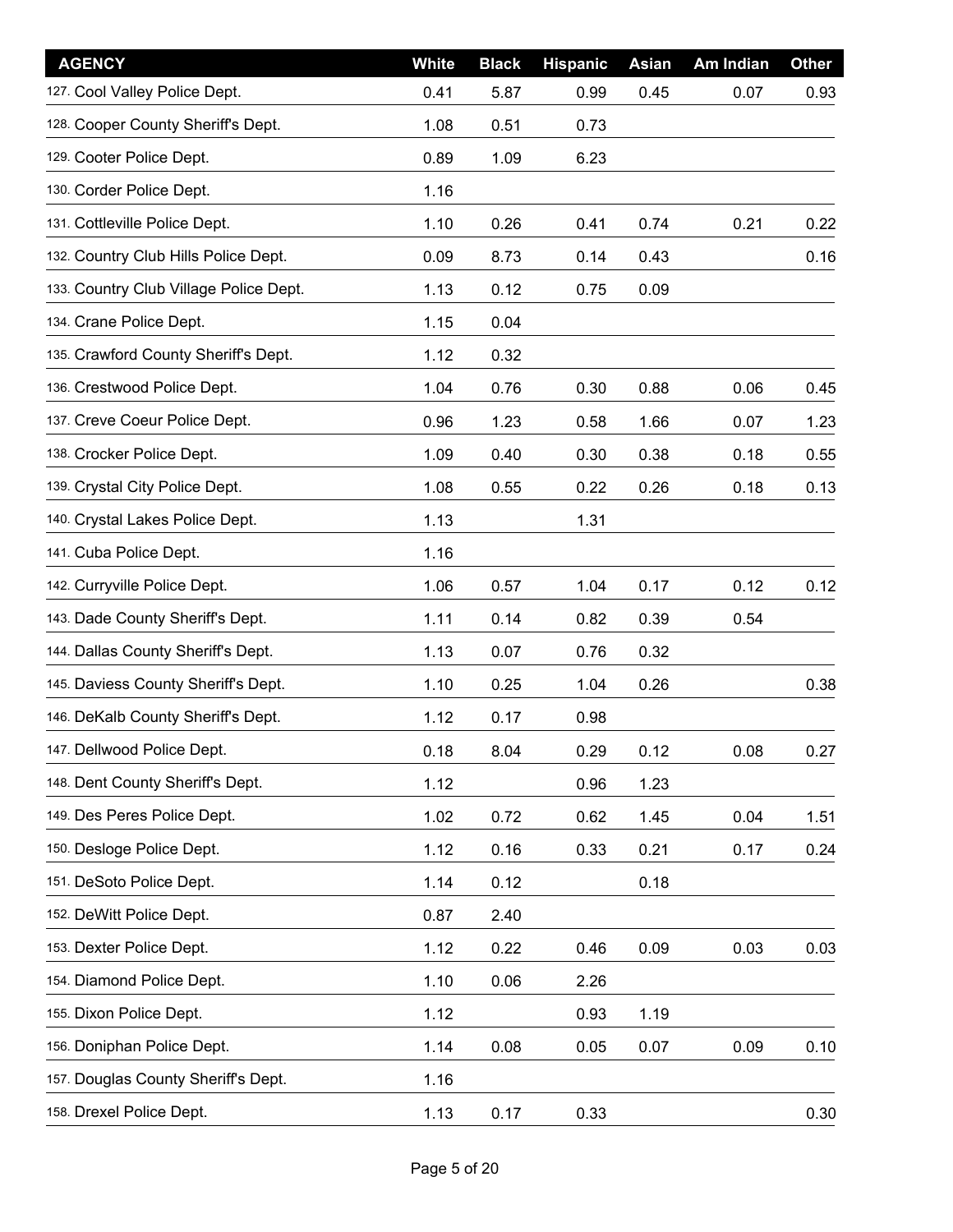| <b>AGENCY</b>                       | <b>White</b> | <b>Black</b> | <b>Hispanic</b> | Asian | Am Indian | <b>Other</b> |
|-------------------------------------|--------------|--------------|-----------------|-------|-----------|--------------|
| 159. Duenweg Police Dept.           | 1.12         | 0.06         | 0.92            | 0.28  |           | 0.34         |
| 160. Dunklin County Sheriff's Dept. | 0.99         | 0.63         | 4.50            |       |           |              |
| 161. Duquesne Police Dept.          | 1.13         | 0.06         | 0.75            | 0.31  | 0.14      | 0.10         |
| 162. East Lynne Police Dept.        | 1.15         |              | 0.23            |       |           |              |
| 163. East Prairie Police Dept.      | 1.10         | 0.45         | 0.41            |       |           | 0.00         |
| 164. Easton Police Dept.            | 1.14         |              | 0.80            |       |           |              |
| 165. Edgerton Police Dept.          | 1.16         |              |                 |       |           |              |
| 166. Edina Police Dept.             | 1.00         | 1.09         | 1.38            |       |           |              |
| 167. Edmundson Police Dept.         | 0.54         | 4.62         | 1.71            | 0.98  | 0.22      | 0.53         |
| 168. El Dorado Springs Police Dept. | 1.15         | 0.05         |                 | 0.13  |           | 0.37         |
| 169. Eldon Police Dept.             | 1.14         | 0.07         | 0.18            |       |           |              |
| 170. Ellington Police Dept.         | 1.16         |              |                 |       |           |              |
| 171. Ellisville Police Dept.        | 1.08         | 0.26         | 0.46            | 1.57  |           | 0.80         |
| 172. Ellsinore Police Dept.         | 1.16         |              |                 |       |           |              |
| 173. Elsberry Police Dept.          | 0.82         | 1.82         | 4.21            | 0.98  | 0.14      | 0.71         |
| 174. Eminence Police Dept.          | 1.16         |              |                 |       |           |              |
| 175. Emma Police Dept.              | 1.16         |              |                 |       |           |              |
| 176. Eolia Police Dept.             | 1.08         | 0.36         | 0.51            | 0.65  |           | 0.95         |
| 177. Eureka Police Dept.            | 1.10         | 0.34         | 0.40            | 0.32  |           | 0.15         |
| 178. Everton Police Dept.           | 1.16         |              |                 |       |           |              |
| 179. Excelsior Springs Police Dept. | 1.10         | 0.30         | 0.55            | 0.25  | 0.12      | 0.15         |
| 180. Exeter Police Dept.            | 1.11         | 0.10         | 1.65            | 0.35  |           |              |
| 181. Fair Grove Police Dept.        | 1.13         | 0.16         | 0.30            |       |           |              |
| 182. Fair Play Police Dept.         | 1.14         | 0.05         | 0.27            | 0.52  |           |              |
| 183. Fairfax Police Dept.           | 1.16         |              |                 |       |           |              |
| 184. Farber Police Dept.            | 1.07         | 0.73         |                 |       |           |              |
| 185. Farmington Police Dept.        | 1.13         | 0.15         | 0.24            | 0.14  | 0.07      | 0.15         |
| 186. Fayette Police Dept.           | 0.97         | 1.25         | 0.41            | 0.78  |           | 1.51         |
| 187. Ferguson Police Dept.          | 0.28         | 7.16         | 0.33            | 0.33  | 0.04      | 0.24         |
| 188. Ferrelview Police Dept.        | 1.07         | 0.24         | 2.18            | 0.69  |           |              |
| 189. Festus Police Dept.            | 1.07         | 0.57         | 0.34            | 0.23  | 0.04      | 0.33         |
| 190. Fisk Police Dept.              | 1.16         |              |                 |       |           |              |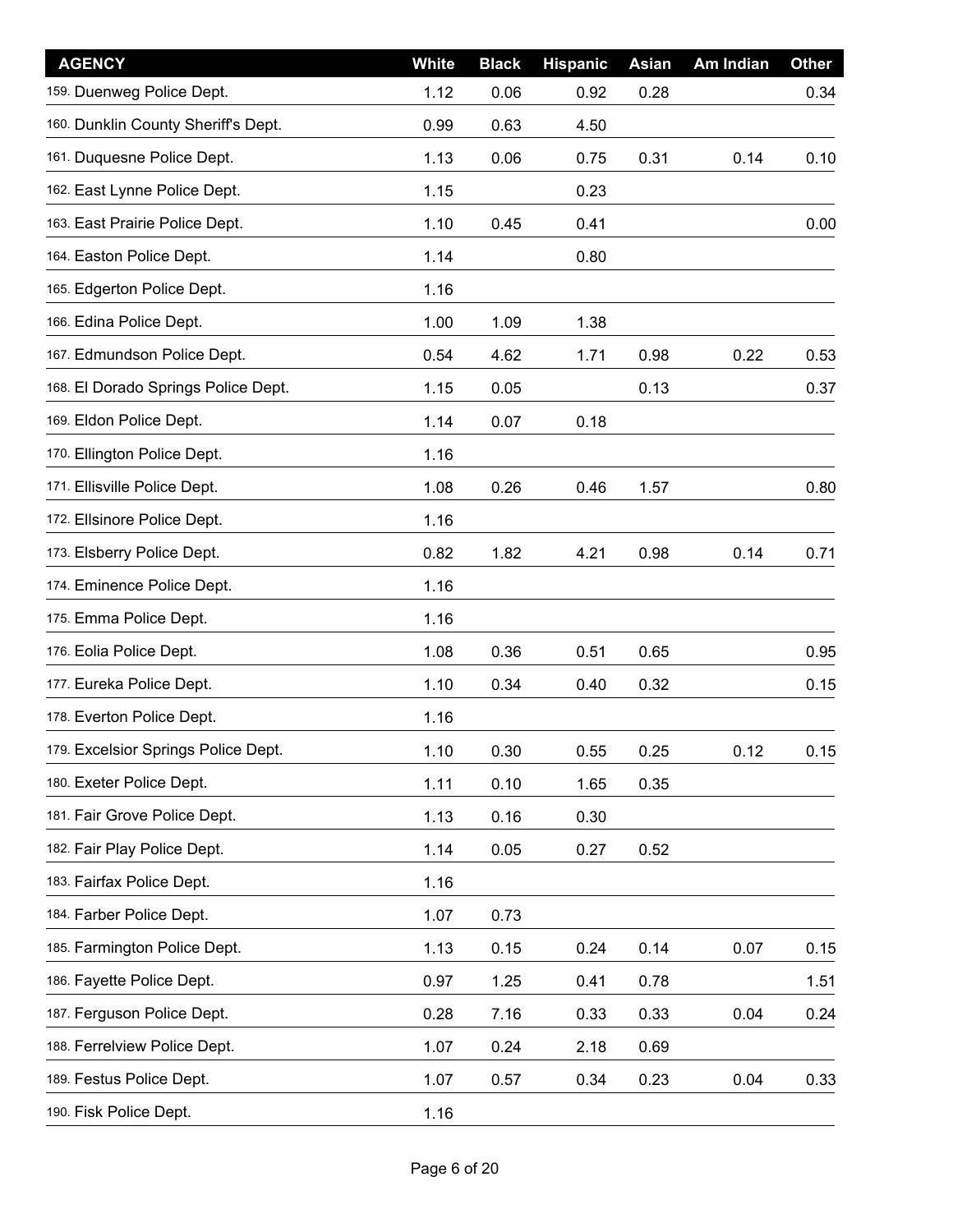| <b>AGENCY</b>                         | White | <b>Black</b> | <b>Hispanic</b> | Asian | Am Indian | <b>Other</b> |
|---------------------------------------|-------|--------------|-----------------|-------|-----------|--------------|
| 191. Flordell Hills Police Dept.      | 0.13  | 8.38         | 0.52            | 0.33  |           |              |
| 192. Florissant Police Dept.          | 0.62  | 4.29         | 0.39            | 0.39  | 0.08      | 0.35         |
| 193. Foley Police Dept.               | 1.09  | 0.30         | 0.62            | 0.35  | 0.24      | 0.64         |
| 194. Fordland Police Dept.            | 1.13  | 0.13         | 0.34            | 0.32  |           | 0.16         |
| 195. Foristell Police Dept.           | 1.00  | 0.98         | 1.25            | 0.32  |           | 0.46         |
| 196. Forsyth Police Dept.             | 1.14  | 0.04         | 0.29            | 0.07  | 0.10      |              |
| 197. Franklin County Sheriff's Dept.  | 1.15  | 0.07         | 0.08            |       |           |              |
| 198. Fredericktown Police Dept.       | 1.13  | 0.18         | 0.19            | 0.12  |           |              |
| 199. Freeman Police Dept.             | 1.12  | 0.23         | 0.53            |       |           |              |
| 200. Frontenac Police Dept.           | 0.99  | 1.09         | 0.54            | 0.89  | 0.05      | 0.49         |
| 201. Fulton Police Dept.              | 0.94  | 1.53         | 0.40            | 0.79  | 0.07      | 0.65         |
| 202. Gainesville Police Dept.         | 1.15  |              |                 |       | 0.27      |              |
| 203. Galena Police Dept.              | 1.14  | 0.05         | 0.30            |       |           |              |
| 204. Gallatin Police Dept.            | 1.16  |              |                 |       |           |              |
| 205. Garden City Police Dept.         | 1.11  | 0.24         | 0.70            |       |           | 0.65         |
| 206. Gasconade County Sheriff's Dept. | 1.15  | 0.08         |                 |       |           |              |
| 207. Gasconade Police Department      | 1.16  |              |                 |       |           |              |
| 208. Gentry County Sheriff's Dept.    | 1.14  | 0.08         | 0.15            |       |           |              |
| 209. Gerald Police Dept.              | 1.12  | 0.33         |                 |       |           |              |
| 210. Gideon Police Dept.              | 1.11  | 0.24         | 0.90            |       |           |              |
| 211. Gilman City Police Dept.         | 1.16  |              |                 |       |           |              |
| 212. Gladstone Dept. of Public Safety | 0.99  | 0.79         | 2.19            | 0.87  | 0.13      | 1.00         |
| 213. Glasgow Police Dept.             | 1.02  | 1.11         |                 |       |           |              |
| 214. Glendale Police Dept.            | 1.03  | 0.83         | 0.43            | 0.38  | 0.23      | 0.55         |
| 215. Golden City Police Dept.         | 1.11  | 0.06         | 1.77            |       | 0.63      |              |
| 216. Goodman Police Dept.             | 1.03  | 0.04         | 3.77            | 0.15  |           | 3.80         |
| 217. Gordonville Police Dept.         | 1.15  |              | 0.54            |       |           |              |
| 218. Gower Police Dept.               | 1.14  | 0.12         |                 |       |           | 0.00         |
| 219. Grain Valley Police Dept.        | 1.09  | 0.33         | 1.04            | 0.33  | 0.08      | 0.40         |
| 220. Granby Police Dept.              | 1.11  |              | 1.87            | 0.22  |           |              |
| 221. Grandin Police Dept.             | 1.16  |              |                 |       |           |              |
| 222. Grandview Police Dept.           | 0.67  | 3.51         | 2.33            | 0.51  | 0.07      | 0.13         |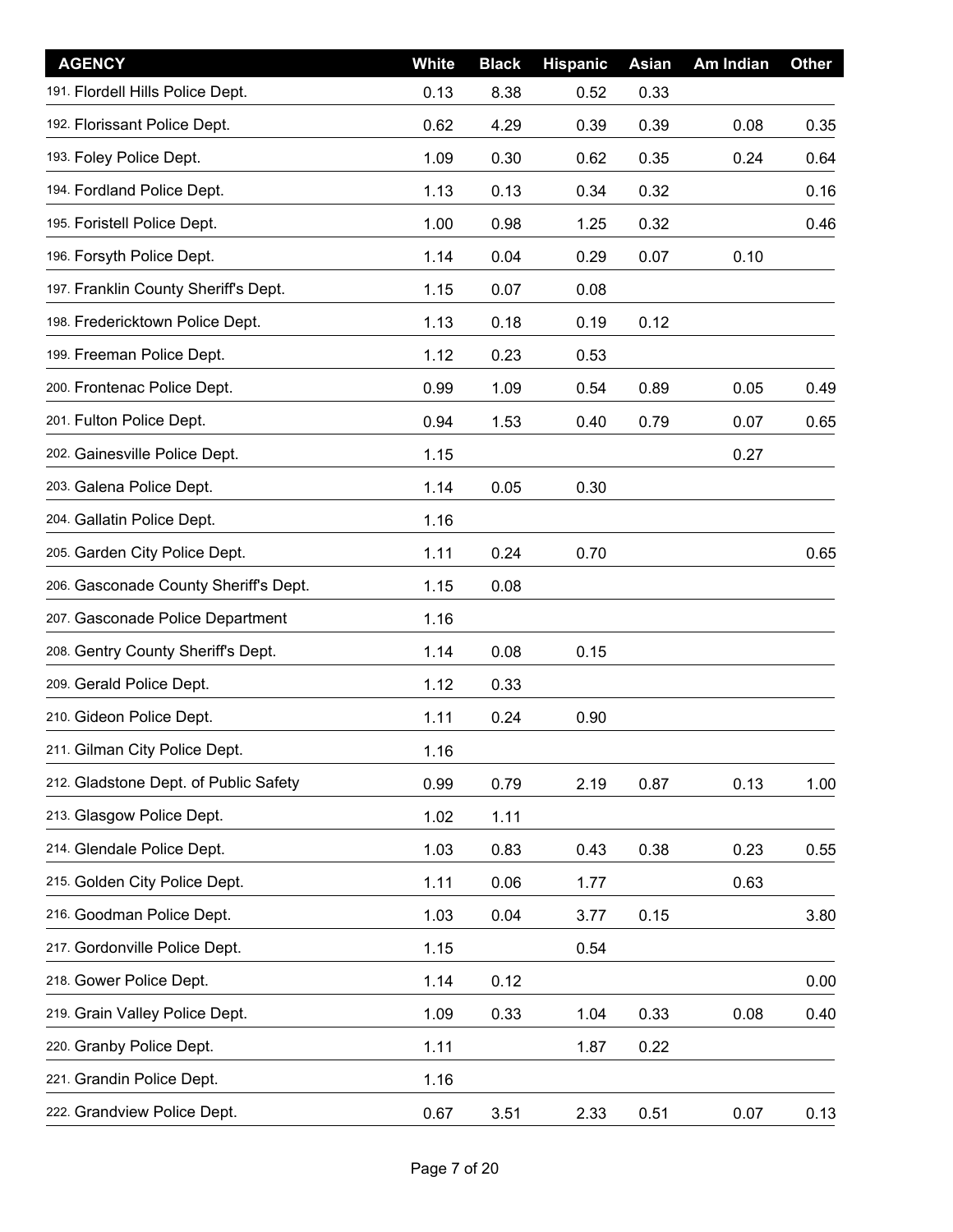| <b>AGENCY</b>                        | White | <b>Black</b> | <b>Hispanic</b> | Asian | Am Indian | <b>Other</b> |
|--------------------------------------|-------|--------------|-----------------|-------|-----------|--------------|
| 223. Green Ridge Police Dept.        | 1.06  |              | 4.57            |       |           |              |
| 224. Greene County Sheriff's Dept.   | 1.08  | 0.35         | 0.82            | 0.47  | 0.08      | 0.59         |
| 225. Greenville Police Dept.         | 1.16  |              |                 |       |           |              |
| 226. Greenwood Police Dept.          | 1.09  | 0.29         | 0.95            | 0.42  | 0.04      | 0.20         |
| 227. Grundy County Sheriff's Dept.   | 1.12  |              | 1.71            |       |           |              |
| 228. Hale Police Dept.               | 1.16  |              |                 |       |           |              |
| 229. Hallsville Police Dept.         | 1.09  | 0.36         | 0.75            | 0.40  |           | 0.23         |
| 230. Hamilton Police Dept.           | 1.14  | 0.09         | 0.15            |       | 0.26      |              |
| 231. Hannibal Police Dept.           | 1.04  | 0.86         | 0.18            | 0.22  | 0.09      | 0.09         |
| 232. Harrison County Sheriff's Dept. | 1.11  | 0.19         | 1.08            |       |           |              |
| 233. Harrisonville Police Dept.      | 1.11  | 0.20         | 0.93            | 0.10  | 0.05      | 0.10         |
| 234. Hartville Police Dept.          | 1.13  | 0.03         | 0.17            |       | 0.30      | 1.25         |
| 235. Hayti Heights Police Dept.      | 0.81  | 2.47         | 1.47            | 0.45  | 0.12      | 0.78         |
| 236. Hayti Police Dept.              | 0.54  | 5.09         |                 |       |           |              |
| 237. Hazelwood Police Dept.          | 0.77  | 3.00         | 0.71            | 0.54  | 0.05      | 0.25         |
| 238. Henrietta Police Dept.          | 1.10  | 0.24         | 0.68            | 0.29  |           | 0.42         |
| 239. Henry County Sheriff's Dept.    | 1.13  | 0.13         | 0.15            | 0.08  |           | 0.39         |
| 240. Herculaneum Police Dept.        | 1.10  | 0.40         | 0.18            | 0.18  | 0.12      | 0.07         |
| 241. Hermann Police Dept.            | 1.14  | 0.05         | 0.22            |       | 0.15      | 0.16         |
| 242. Hickory County Sheriff's Dept.  | 1.14  | 0.11         |                 |       |           |              |
| 243. Higbee Police Dept.             | 1.12  | 0.14         | 0.78            |       |           |              |
| 244. Higginsville Police Dept.       | 1.04  | 0.73         | 0.91            | 0.10  | 0.14      | 0.29         |
| 245. High Hill Police Dept.          | 1.05  | 0.37         | 3.17            |       |           |              |
| 246. Highlandville Police Dept.      | 1.13  |              | 1.18            |       |           |              |
| 247. Hillsboro Police Dept.          | 1.13  | 0.12         | 0.62            | 0.11  |           |              |
| 248. Hillsdale Police Dept.          | 0.42  | 6.12         |                 |       |           |              |
| 249. Holcomb Police Dept.            | 0.99  | 1.24         | 0.98            |       |           |              |
| 250. Holden Police Dept.             | 1.13  | 0.14         | 0.26            |       | 0.06      |              |
| 251. Hollister Police Dept.          | 1.12  | 0.07         | 1.04            | 0.09  | 0.12      | 0.39         |
| 252. Holt County Sheriff's Dept.     | 1.09  | 0.32         | 1.17            |       |           |              |
| 253. Holt Police Dept.               | 1.13  | 0.10         | 0.46            | 0.15  |           | 0.11         |
| 254. Holts Summit Police Dept.       | 1.05  | 0.78         | 0.55            | 0.13  | 0.06      | 0.38         |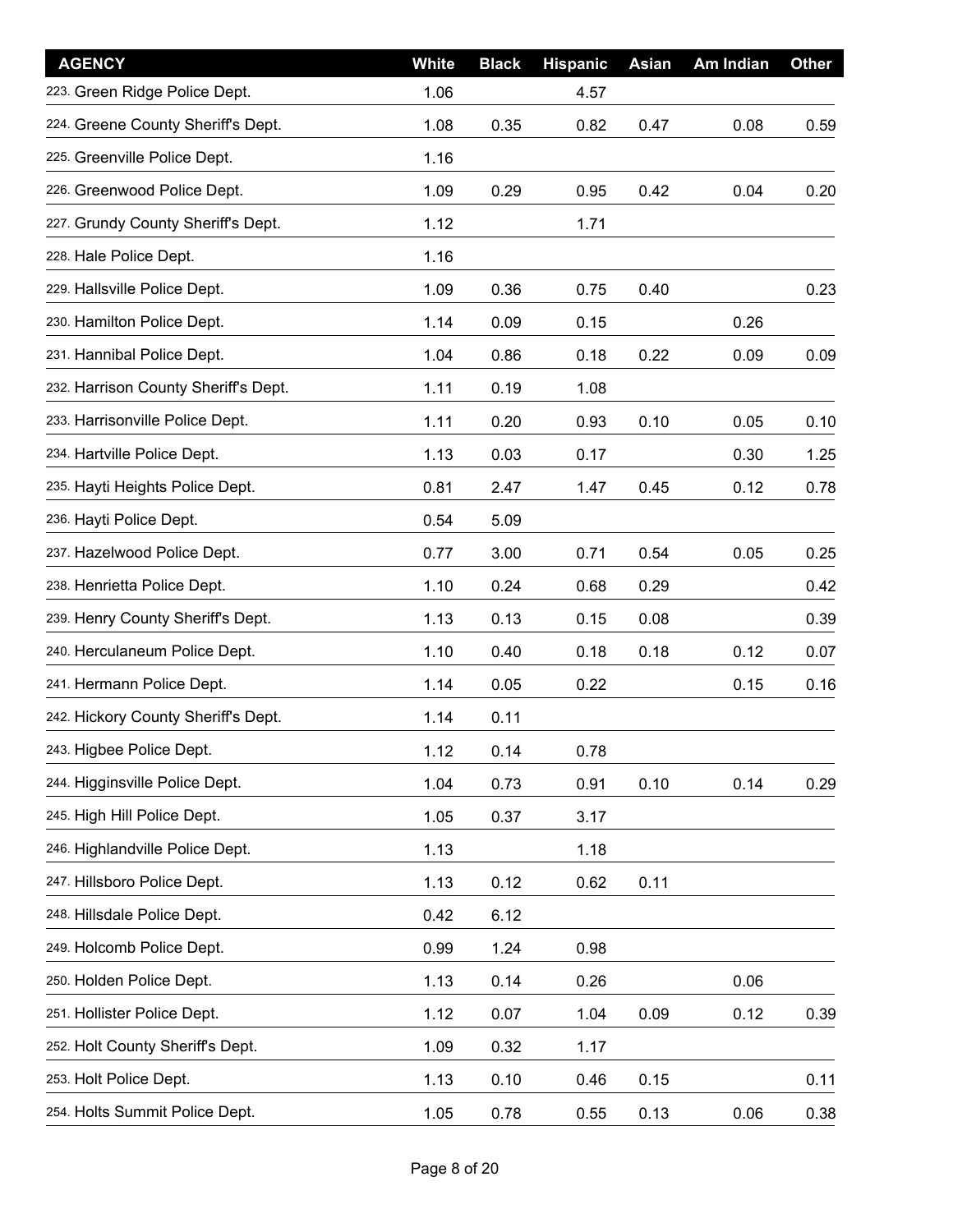| <b>AGENCY</b>                         | White | <b>Black</b> | <b>Hispanic</b> | Asian | Am Indian | <b>Other</b> |
|---------------------------------------|-------|--------------|-----------------|-------|-----------|--------------|
| 255. Houston Lake Police Dept.        | 0.98  | 0.75         | 2.15            | 1.37  | 1.90      |              |
| 256. Houston Police Dept.             | 1.13  | 0.15         | 0.16            |       | 0.28      |              |
| 257. Howard County Sheriff's Dept.    | 0.94  | 1.55         | 1.61            |       |           |              |
| 258. Howell County Sheriff's Dept.    | 1.13  | 0.09         | 0.70            |       |           |              |
| 259. Humansville Police Dept.         | 1.12  | 0.19         | 0.54            | 0.23  |           |              |
| 260. Huntsville Police Dept.          | 0.93  | 1.92         |                 |       |           |              |
| 261. Iberia Police Dept.              | 1.13  | 0.00         | 0.94            | 0.40  |           |              |
| 262. Independence Police Dept.        | 0.99  | 0.95         | 1.67            | 0.45  | 0.07      | 1.15         |
| 263. Iron County Sheriff's Dept.      | 1.07  | 0.41         | 0.87            | 0.37  |           | 1.07         |
| 264. Ironton Police Dept.             | 1.11  | 0.30         | 0.10            | 0.26  |           |              |
| 265. Jackson County Sheriff's Dept.   | 1.01  | 0.78         | 1.80            | 0.35  | 0.19      | 0.49         |
| 266. Jackson Police Dept.             | 1.10  | 0.31         | 0.25            | 0.74  | 0.22      | 0.15         |
| 267. Jasco-Metropolitan Police Dept.  | 1.14  | 0.05         | 0.49            | 0.06  | 0.16      | 0.08         |
| 268. Jasper County Sheriff's Dept.    | 1.08  | 0.27         | 1.53            | 0.32  | 0.10      | 0.41         |
| 269. Jasper Police Dept.              | 1.09  | 0.24         | 1.39            |       | 0.61      |              |
| 270. Jefferson City Police Dept.      | 0.92  | 1.78         | 0.78            | 0.28  | 0.02      | 0.39         |
| 271. Jefferson County Sheriff's Dept. | 1.14  | 0.07         | 0.14            | 0.09  |           | 0.08         |
| 272. Jennings Police Dept.            | 0.10  | 8.77         |                 | 0.12  | 0.11      | 0.17         |
| 273. Johnson County Sheriff's Dept.   | 1.04  | 0.63         | 1.05            | 0.42  | 0.35      | 1.09         |
| 274. Jonesburg Police Dept.           | 1.13  | 0.13         | 0.73            |       |           |              |
| 275. Joplin Police Dept.              | 1.07  | 0.45         | 1.14            | 0.35  | 0.21      | 0.22         |
| 276. Kahoka Police Dept.              | 1.15  | 0.03         | 0.09            |       |           |              |
| 277. Kansas City Int'l Airport Police | 0.91  | 1.24         | 2.08            | 1.70  | 0.14      | 1.89         |
| 278. Kansas City Police Dept.         | 0.70  | 3.08         | 2.77            | 0.81  | 0.11      | 1.25         |
| 279. Kearney Police Dept.             | 1.14  | 0.07         | 0.37            |       |           | 0.34         |
| 280. Kennett Police Dept.             | 0.84  | 2.18         | 2.09            |       | 0.22      |              |
| 281. Keytesville Police Dept.         | 1.12  | 0.29         |                 |       |           |              |
| 282. Kimberling City Police Dept.     | 1.13  | 0.04         | 0.69            | 0.07  |           | 0.21         |
| 283. Kimmswick Police Dept.           | 1.13  |              | 1.26            |       |           |              |
| 284. Kingsville Police Dept.          | 1.16  |              |                 |       |           |              |
| 285. Kinloch Police Dept.             | 0.35  | 6.68         | 0.22            | 0.19  |           |              |
| 286. Kirksville Police Dept.          | 1.11  | 0.23         | 0.58            | 0.29  | 0.07      | 0.49         |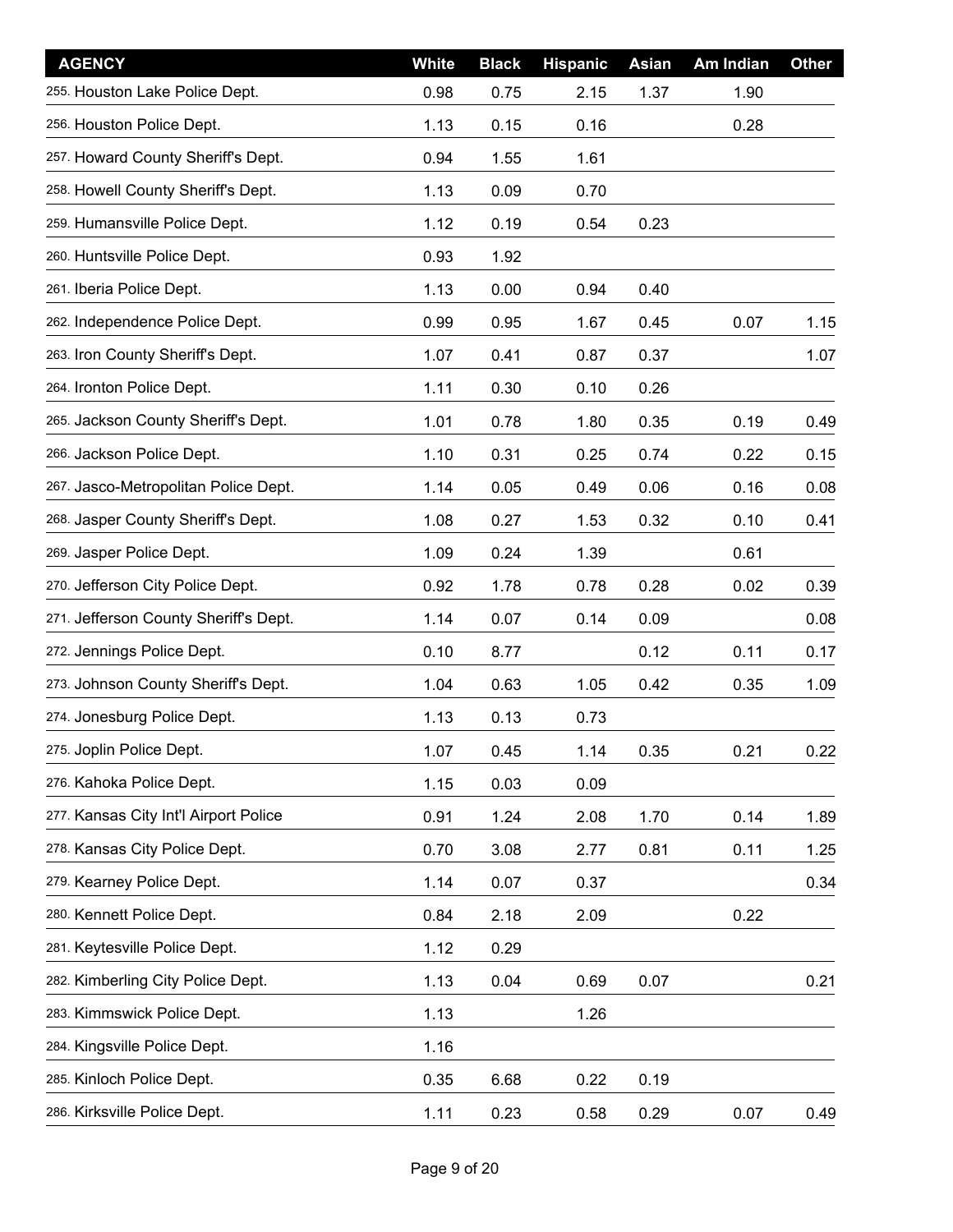| <b>AGENCY</b>                               | <b>White</b> | <b>Black</b> | <b>Hispanic</b> | Asian | Am Indian | <b>Other</b> |
|---------------------------------------------|--------------|--------------|-----------------|-------|-----------|--------------|
| 287. Kirkwood Police Dept.                  | 0.98         | 1.19         | 0.51            | 0.76  | 0.11      | 0.67         |
| 288. Knob Noster Police Dept.               | 0.92         | 1.39         | 2.33            | 0.69  | 0.24      | 0.75         |
| 289. Knox County Sheriff's Dept.            | 1.16         |              |                 |       |           |              |
| 290. LaBelle Police Dept.                   | 1.03         | 0.36         | 2.03            |       |           | 3.76         |
| 291. Laclede County Sheriff's Dept.         | 1.04         | 0.26         | 1.71            | 1.86  |           | 1.35         |
| 292. Ladue Police Dept.                     | 0.99         | 1.10         | 0.44            | 1.42  | 0.04      | 0.30         |
| 293. Lafayette County Sheriff's Dept.       | 1.01         | 0.74         | 1.36            | 0.40  | 0.09      | 1.07         |
| 294. LaGrange Police Dept.                  | 1.07         | 0.66         |                 | 0.32  | 0.15      | 0.31         |
| 295. Lake Lafayette Police Dept.            | 1.14         | 0.17         |                 |       |           |              |
| 296. Lake Lotawana Police Dept.             | 1.09         | 0.37         | 0.64            | 0.32  | 0.16      | 0.26         |
| 297. Lake Ozark Police Dept.                | 1.13         | 0.13         | 0.15            | 0.19  | 0.18      | 0.18         |
| 298. Lake St. Louis Police Dept.            | 1.00         | 0.88         | 0.65            | 0.28  | 0.16      | 2.47         |
| 299. Lake Tapawingo Police Dept.            | 1.10         | 0.37         | 0.70            |       |           | 0.18         |
| 300. Lake Waukomis Police Dept.             | 1.11         | 0.37         |                 |       |           |              |
| 301. Lake Winnebago Police Dept.            | 1.08         | 0.34         | 1.18            | 0.24  | 0.13      | 0.21         |
| 302. Lakeshire Police Dept.                 | 1.09         | 0.12         | 1.34            | 0.85  |           | 1.24         |
| 303. Lamar Police Dept.                     | 1.13         | 0.03         | 0.86            | 0.07  |           |              |
| 304. Lambert-St. Louis Airport Police Dept. | 0.77         | 2.25         | 1.19            | 3.70  |           | 2.34         |
| 305. Lanagan Police Dept.                   | 0.93         | 0.11         | 10.06           |       | 0.54      |              |
| 306. Lancaster Police Dept.                 | 1.04         |              |                 |       | 9.69      |              |
| 307. LaPlata Police Dept.                   | 1.09         | 0.12         | 1.34            | 0.85  | 0.59      |              |
| 308. Lathrop Police Dept.                   | 1.11         | 0.10         | 1.19            |       |           | 0.73         |
| 309. Latour Police Dept.                    | 1.15         | 0.06         |                 |       |           |              |
| 310. Laurie Police Dept.                    | 1.14         | 0.06         | 0.17            | 0.21  | 0.00      |              |
| 311. Lawrence County Sheriff's Dept.        | 1.10         | 0.15         | 1.71            |       |           |              |
| 312. Lawson Police Dept.                    | 1.14         | 0.10         | 0.12            |       |           |              |
| 313. Leadington Police Dept.                | 1.10         | 0.33         | 0.64            | 0.09  | 0.06      | 0.06         |
| 314. Leadwood Police Dept.                  | 1.15         | 0.02         | 0.08            |       |           |              |
| 315. Lebanon Police Dept.                   | 1.13         | 0.09         | 0.54            | 0.23  |           | 0.07         |
| 316. Lee's Summit Police Dept.              | 1.00         | 0.91         | 1.32            | 0.62  | 0.02      | 0.41         |
| 317. Leeton Police Dept.                    | 1.14         | 0.08         | 0.43            |       |           |              |
| 318. Lewis County Sheriff's Dept.           | 1.12         | 0.24         | 0.15            | 0.39  | 0.27      |              |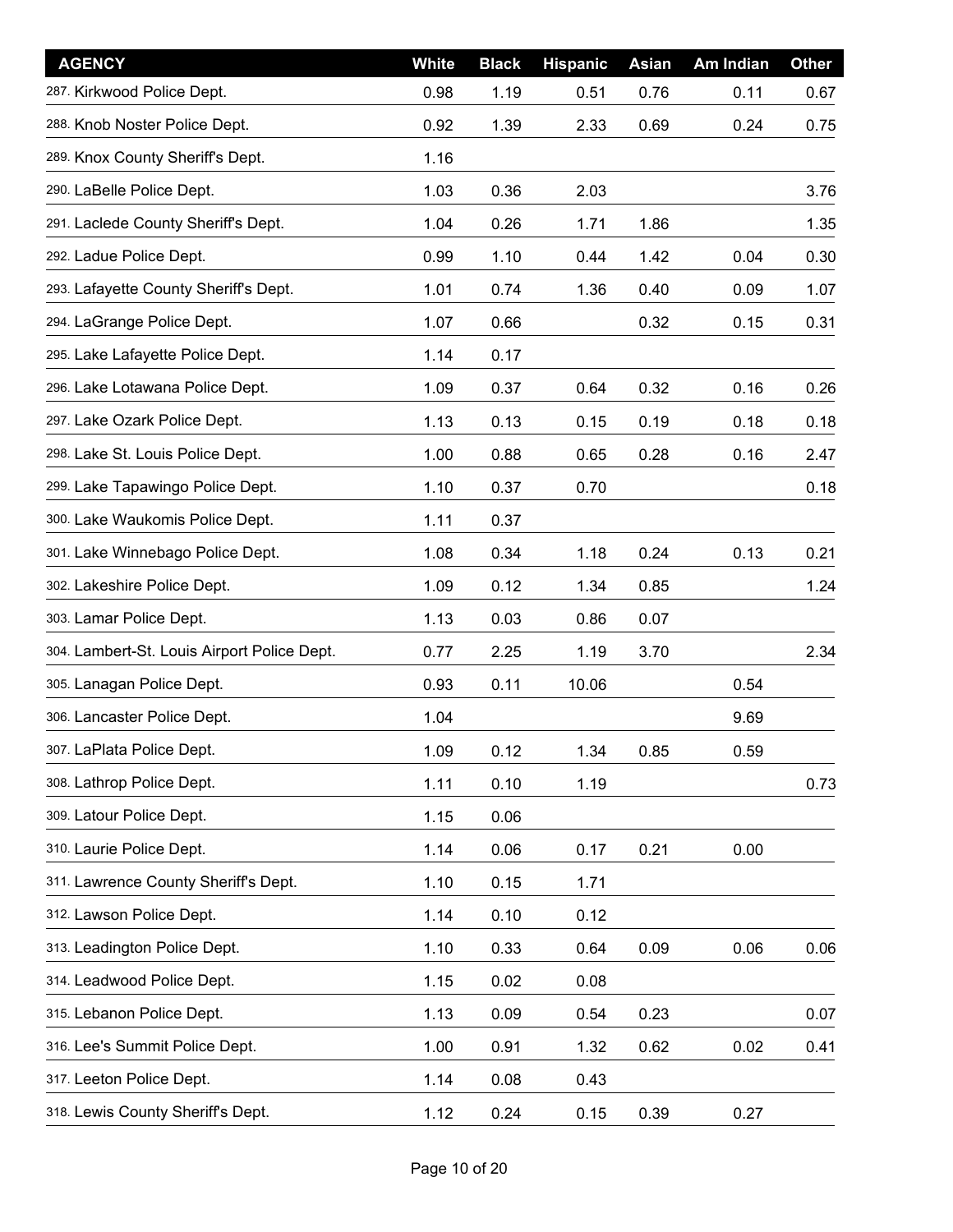| <b>AGENCY</b>                          | White | <b>Black</b> | <b>Hispanic</b> | Asian | Am Indian | <b>Other</b> |
|----------------------------------------|-------|--------------|-----------------|-------|-----------|--------------|
| 319. Lexington Police Dept.            | 1.02  | 0.86         | 1.32            | 0.09  | 0.37      | 0.13         |
| 320. Liberal Police Dept.              | 1.16  |              |                 |       |           |              |
| 321. Liberty Police Dept.              | 1.07  | 0.41         | 1.11            | 0.57  | 0.15      | 0.38         |
| 322. Licking Police Dept.              | 1.15  | 0.04         | 0.20            | 0.04  | 0.06      | 0.12         |
| 323. Lilbourn Police Dept.             | 0.68  | 3.81         | 0.84            |       |           |              |
| 324. Lincoln County Sheriff's Dept.    | 1.10  | 0.35         | 0.53            | 0.09  | 0.16      | 0.28         |
| 325. Lincoln Police Dept.              | 1.16  |              |                 |       |           |              |
| 326. Lincoln University DPS            | 0.46  | 5.13         | 3.66            |       |           |              |
| 327. Linn County Sheriff's Dept.       | 1.10  | 0.14         | 1.81            |       |           |              |
| 328. Linn Creek Police Dept.           | 1.11  | 0.19         | 0.74            | 0.21  |           | 0.46         |
| 329. Linn Police Department            | 1.11  | 0.16         | 0.69            | 0.87  |           |              |
| 330. Livingston County Sheriff's Dept. | 1.13  | 0.12         | 0.34            | 0.22  |           |              |
| 331. Lockwood Police Dept.             | 1.08  | 0.38         | 0.73            |       | 1.29      |              |
| 332. Lone Jack Police Dept.            | 1.03  | 0.82         | 0.95            | 0.47  |           | 0.23         |
| 333. Louisiana Police Dept.            | 1.03  | 0.75         | 1.23            | 0.26  |           | 0.38         |
| 334. Lowry City Police Dept.           | 1.09  | 0.41         | 0.63            | 0.54  |           |              |
| 335. Macon County Sheriff's Dept.      | 1.08  | 0.43         | 0.54            |       |           | 0.50         |
| 336. Macon Police Dept.                | 1.08  | 0.51         | 0.62            | 0.28  | 0.08      | 0.16         |
| 337. Madison County Sheriff's Dept.    | 1.14  |              | 0.68            |       |           |              |
| 338. Malden Police Dept.               | 0.84  | 2.45         | 0.92            |       |           |              |
| 339. Manchester Police Dept.           | 1.08  | 0.29         | 0.29            | 2.08  | 0.04      |              |
| 340. Mansfield Police Dept.            | 1.15  | 0.06         |                 | 0.14  | 0.19      |              |
| 341. Maplewood Police Dept.            | 0.80  | 2.63         | 0.77            | 1.23  | 0.14      | 0.39         |
| 342. Marble Hill Police Dept.          | 1.16  |              |                 |       |           |              |
| 343. Marceline Police Dept.            | 1.14  | 0.06         | 0.11            | 0.14  | 0.19      |              |
| 344. Maries County Sheriff's Dept.     | 1.09  | 0.46         |                 | 0.67  |           |              |
| 345. Marion County Sheriff's Dept.     | 1.13  | 0.11         | 0.39            | 0.49  |           | 0.24         |
| 346. Marionville Police Dept.          | 1.13  |              | 1.29            |       |           |              |
| 347. Marquand Police Dept.             | 1.04  | 0.96         |                 |       |           |              |
| 348. Marshall Police Dept.             | 0.97  | 0.79         | 4.01            | 0.14  | 0.10      | 0.25         |
| 349. Marshfield Police Dept.           | 1.15  | 0.04         | 0.24            |       |           |              |
| 350. Marston Police Dept.              | 1.01  | 1.18         |                 |       |           |              |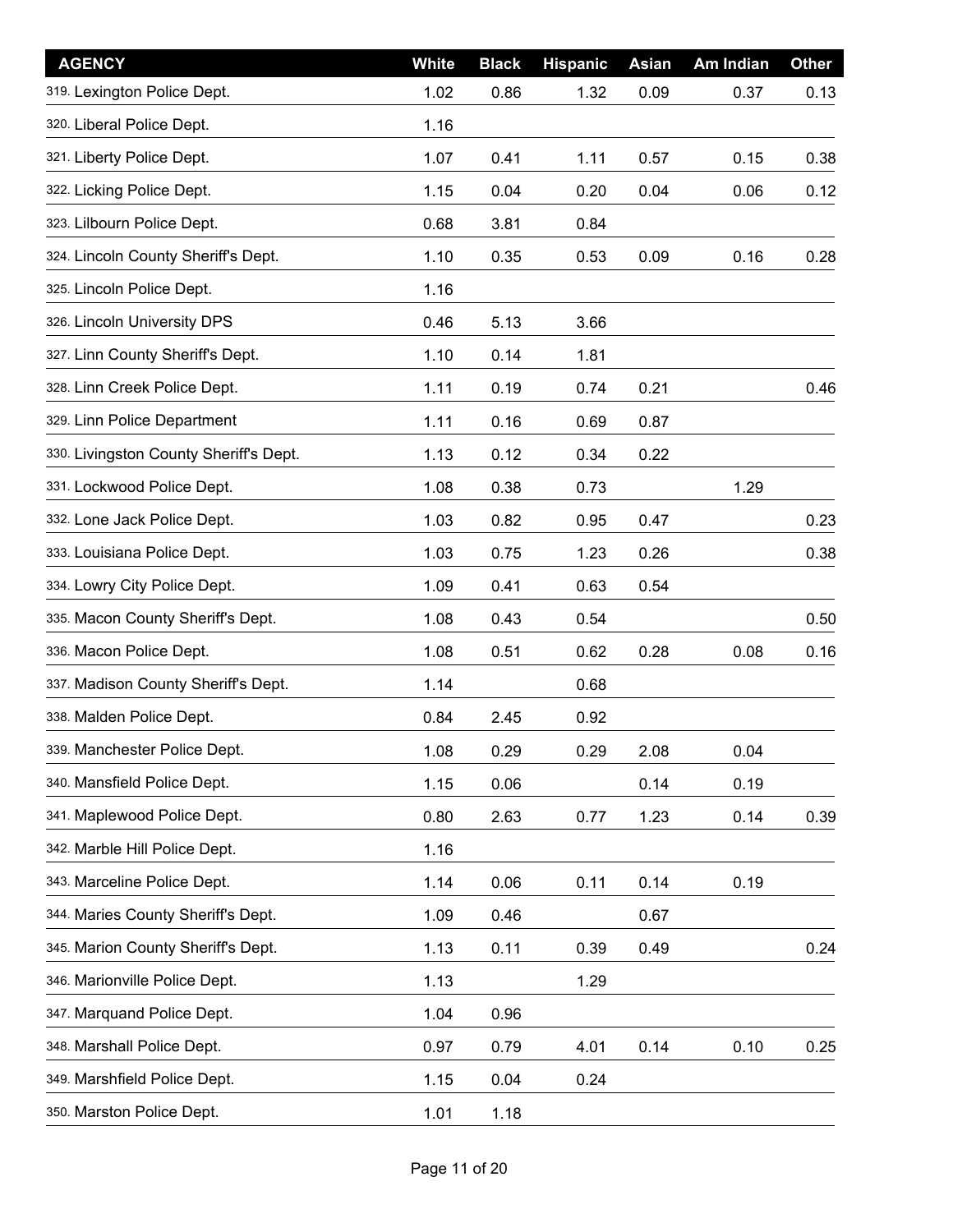| <b>AGENCY</b>                            | <b>White</b> | <b>Black</b> | <b>Hispanic</b> | <b>Asian</b> | Am Indian | <b>Other</b> |
|------------------------------------------|--------------|--------------|-----------------|--------------|-----------|--------------|
| 351. Marthasville Police Dept.           | 1.13         | 0.16         | 0.18            | 0.23         |           |              |
| 352. Maryland Heights Police Dept.       | 0.91         | 1.56         | 1.08            | 1.17         | 0.10      | 1.10         |
| 353. Maryville Dept. of Public Safety    | 1.11         | 0.32         | 0.39            | 0.31         | 0.22      | 0.62         |
| 354. Maysville Police Dept.              | 1.07         |              | 2.11            |              |           | 3.90         |
| 355. McDonald County Sheriff's Dept.     | 0.87         | 0.05         | 13.30           |              |           |              |
| 356. Memphis Police Dept.                | 1.15         |              |                 |              |           | 0.59         |
| 357. Mercer County Sheriff's Dept.       | 1.12         | 0.17         | 0.48            | 0.61         |           |              |
| 358. Merriam Woods Police Dept.          | 1.14         | 0.07         | 0.42            |              |           |              |
| 359. Mexico Police Dept.                 | 1.00         | 1.00         | 0.95            | 0.51         | 0.09      | 0.46         |
| 360. Milan Police Dept.                  | 0.85         | 0.19         | 12.98           |              |           |              |
| 361. Miller County Sheriff's Dept.       | 1.12         | 0.16         | 0.09            | 0.23         | 0.47      | 0.33         |
| 362. Miller Police Dept.                 | 1.14         | 0.03         | 0.86            |              |           |              |
| 363. Miner Police Dept.                  | 0.94         | 1.57         | 0.87            | 0.23         |           | 0.42         |
| 364. Mississippi County Sheriff's Dept.  | 0.83         | 2.75         |                 |              |           |              |
| 365. Missouri Capitol Police             | 1.01         | 1.04         | 0.81            |              |           | 0.50         |
| 366. Missouri Dept. of Conservation      | 1.01         | 0.17         | 3.99            |              |           | 3.69         |
| 367. Missouri Dept. of Natural Resources | 1.11         | 0.11         | 0.47            | 0.47         | 0.15      | 1.03         |
| 368. Missouri State Highway Patrol       | 1.05         | 0.61         | 0.96            | 0.44         | 0.07      | 0.50         |
| 369. Missouri State Water Patrol         | 0.87         | 1.80         | 3.12            |              | 0.79      |              |
| 370. Moberly Police Dept.                | 1.06         | 0.66         | 0.46            | 0.38         | 0.12      |              |
| 371. Mokane Police Dept.                 | 1.13         | 0.09         | 0.36            | 0.45         | 0.31      |              |
| 372. Moline Acres Police Dept.           | 0.20         | 7.86         | 0.26            | 0.27         | 0.37      | 0.10         |
| 373. Monett Police Dept.                 | 0.91         | 0.04         | 10.99           | 0.32         | 0.07      | 0.15         |
| 374. Moniteau County Sheriff's Dept.     | 1.04         | 0.67         | 1.93            |              |           |              |
| 375. Monroe City Police Dept.            | 1.08         | 0.54         | 0.68            |              |           |              |
| 376. Monroe County Sheriff's Dept.       | 1.06         | 0.58         | 0.83            |              |           | 0.51         |
| 377. Montgomery City Police Dept.        | 1.11         | 0.31         | 0.32            | 0.27         |           | 0.00         |
| 378. Montgomery County Sheriff's Dept.   | 1.08         | 0.57         | 0.23            |              |           | 0.43         |
| 379. Morehouse Police Dept.              | 0.97         | 1.15         | 2.52            |              |           |              |
| 380. Morgan County Sheriff's Dept.       | 1.11         | 0.13         | 0.86            | 0.24         |           | 0.18         |
| 381. Morley Police Dept.                 | 1.16         |              |                 |              |           |              |
| 382. Mosby Police Dept.                  | 1.09         | 0.37         | 0.77            | 0.12         | 0.17      |              |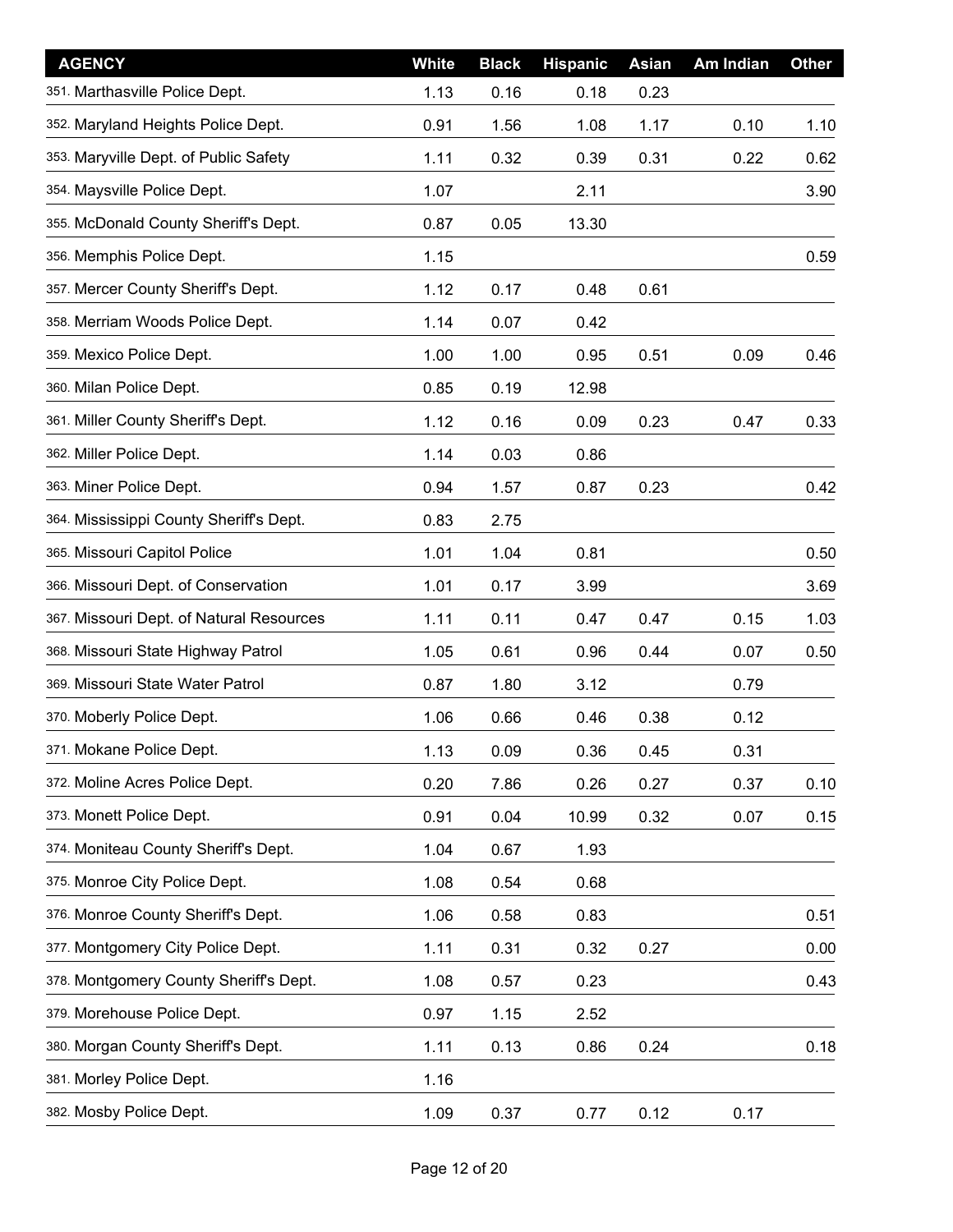| <b>AGENCY</b>                             | <b>White</b> | <b>Black</b> | <b>Hispanic</b> | Asian | Am Indian | <b>Other</b> |
|-------------------------------------------|--------------|--------------|-----------------|-------|-----------|--------------|
| 383. Moscow Mills Police Dept.            | 1.09         | 0.44         | 0.45            | 0.26  | 0.05      | 0.38         |
| 384. Mound City Police Dept.              | 1.10         | 0.29         | 0.72            |       |           | 0.44         |
| 385. Mount Vernon Police Dept.            | 1.12         | 0.11         | 0.97            | 0.11  |           | 0.00         |
| 386. Mountain Grove Police Dept.          | 1.15         | 0.01         | 0.14            |       |           |              |
| 387. Mountain View Police Dept.           | 1.15         |              | 0.27            |       |           | 0.25         |
| 388. Napoleon Police Dept.                | 1.10         | 0.27         | 1.18            |       |           |              |
| 389. Naylor Police Dept.                  | 1.16         |              |                 |       |           |              |
| 390. Neosho Police Dept.                  | 1.06         | 0.12         | 3.01            | 0.35  | 0.13      | 1.07         |
| 391. Nevada Police Dept.                  | 1.14         | 0.04         | 0.48            | 0.06  | 0.08      | 0.25         |
| 392. New Bloomfield Police Dept           | 1.12         | 0.30         |                 |       |           |              |
| 393. New Florence Police Dept.            | 1.12         | 0.22         | 0.35            |       |           |              |
| 394. New Franklin Police Dept.            | 1.09         | 0.56         |                 |       |           |              |
| 395. New Haven Police Dept.               | 1.12         | 0.18         | 0.31            | 0.13  | 0.18      | 0.38         |
| 396. New London Police Dept.              | 1.11         | 0.37         |                 |       |           |              |
| 397. New Madrid County Sheriff's Dept.    | 0.80         | 2.60         | 1.29            |       |           | 1.19         |
| 398. New Madrid Police Dept.              | 0.74         | 3.37         | 0.79            |       |           |              |
| 399. New Melle Police Dept.               | 1.15         | 0.05         | 0.18            | 0.11  |           |              |
| 400. Newburg Police Dept.                 | 1.14         | 0.06         | 0.34            |       |           |              |
| 401. Newton County Sheriff's Dept.        | 1.11         | 0.12         | 1.19            | 0.11  | 0.23      | 0.32         |
| 402. Nixa Police Dept.                    | 1.11         | 0.13         | 1.17            | 0.40  | 0.16      | 0.08         |
| 403. Nodaway County Sheriff's Dept.       | 1.13         | 0.13         | 0.24            | 0.31  |           | 0.45         |
| 404. Noel Police Dept.                    | 0.50         | 0.02         | 31.11           |       | 0.23      |              |
| 405. Norborne Police Dept.                | 1.11         | 0.42         |                 |       |           |              |
| 406. Normandy Police Dept.                | 0.26         | 7.13         | 0.27            | 0.69  | 0.19      | 1.30         |
| 407. North Kansas City Police Dept.       | 0.85         | 1.62         | 3.12            | 1.71  | 0.12      | 1.33         |
| 408. Northmoor Police Dept.               | 0.89         | 1.31         | 4.02            | 1.00  |           | 1.09         |
| 409. Northwest MO St. Univ.-Campus Safety | 1.06         | 0.60         | 0.46            | 0.71  |           | 0.09         |
| 410. Norwood Police Dept.                 | 1.16         |              |                 |       |           |              |
| 411. Oak Grove Police Dept.               | 1.12         | 0.11         | 0.82            | 0.05  |           | 0.30         |
| 412. Oakview Police Dept.                 | 0.99         | 0.71         | 2.39            | 0.96  |           | 1.30         |
| 413. Odessa Police Dept.                  | 1.10         | 0.24         | 0.90            | 0.23  | 0.16      | 0.67         |
| 414. O'Fallon Police Dept.                | 1.06         | 0.58         | 0.65            | 0.36  | 0.02      | 0.34         |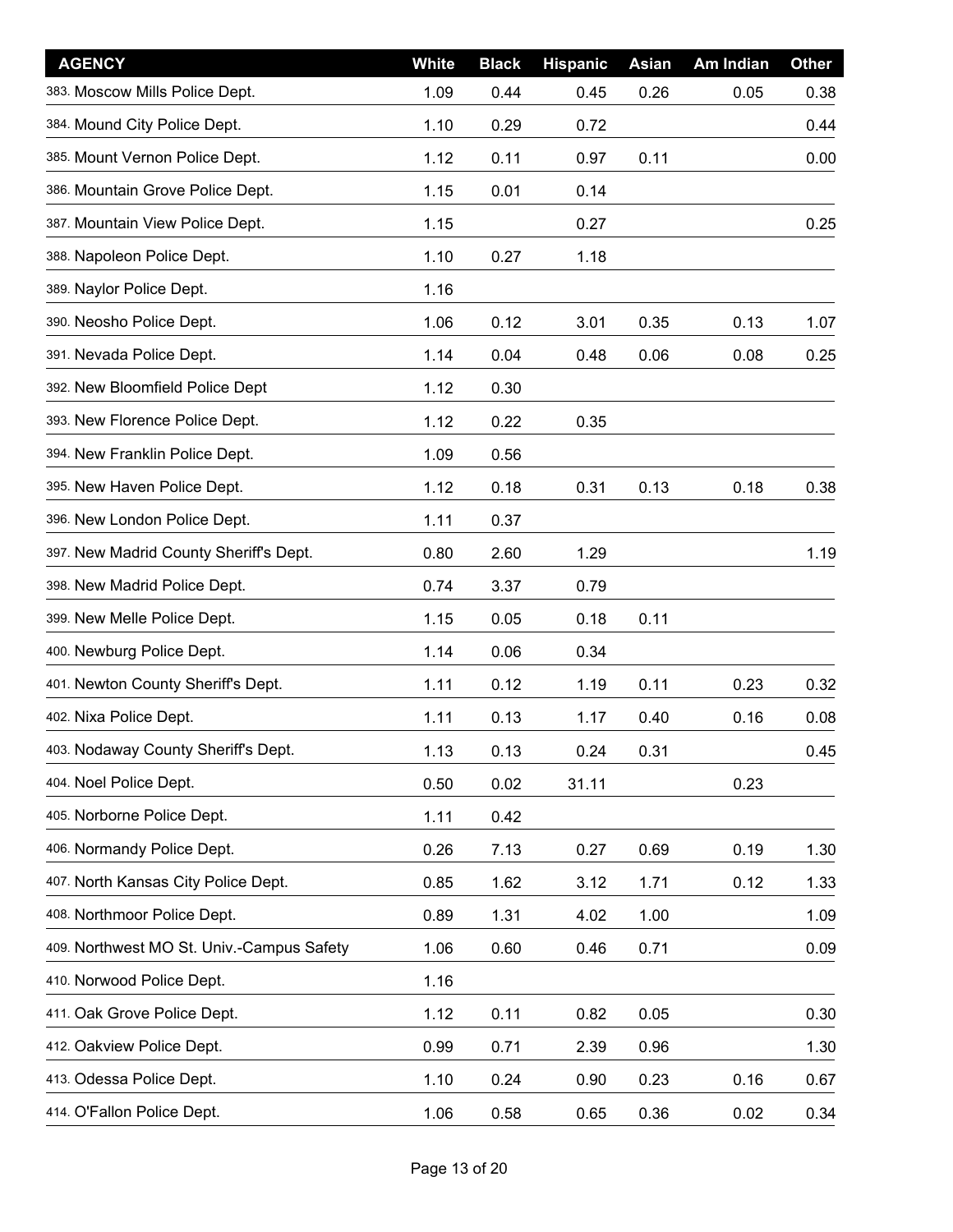| <b>AGENCY</b>                        | <b>White</b> | <b>Black</b> | <b>Hispanic</b> | Asian | Am Indian | <b>Other</b> |
|--------------------------------------|--------------|--------------|-----------------|-------|-----------|--------------|
| 415. Old Monroe Police Dept.         | 1.12         | 0.20         | 0.23            |       |           | 0.42         |
| 416. Olivette Police Dept.           | 0.73         | 2.96         | 0.74            | 2.48  |           | 1.36         |
| 417. Olympian Village Police Dept.   | 1.16         |              |                 |       |           |              |
| 418. Oran Police Dept.               | 1.16         |              |                 |       |           |              |
| 419. Oregon County Sheriff's Dept.   | 1.16         |              |                 |       |           |              |
| 420. Oregon Police Dept.             | 1.16         |              |                 |       |           |              |
| 421. Orrick Police Dept.             | 1.14         | 0.07         | 0.20            |       |           | 0.38         |
| 422. Osage Beach Police Dept.        | 1.11         | 0.19         | 0.43            | 0.29  | 0.15      | 0.42         |
| 423. Osage County Sheriff's Dept.    | 1.12         | 0.26         | 0.50            |       |           |              |
| 424. Overland Police Dept.           | 0.77         | 2.79         | 1.46            | 0.89  | 0.05      | 0.81         |
| 425. Owensville Police Dept.         | 1.15         | 0.04         | 0.12            |       | 0.21      | 0.22         |
| 426. Ozark County Sheriff's Dept.    | 1.16         |              |                 |       |           |              |
| 427. Ozark Police Dept.              | 1.14         | 0.03         | 0.51            | 0.11  |           |              |
| 428. Pacific Police Dept.            | 1.12         | 0.21         | 0.39            | 0.23  | 0.12      | 0.13         |
| 429. Pagedale Police Dept.           | 0.18         | 7.95         | 0.37            | 0.65  | 0.06      | 0.31         |
| 430. Palmyra Police Dept.            | 1.11         | 0.32         | 0.20            |       |           |              |
| 431. Park Hills Police Dept.         | 1.15         | 0.08         |                 | 0.16  |           |              |
| 432. Parkville Police Dept.          | 1.02         | 0.68         | 1.48            | 1.15  | 0.05      | 0.26         |
| 433. Parma Police Dept.              | 0.72         | 3.42         | 1.13            |       |           |              |
| 434. Pasadena Park Police Dept.      |              | 9.61         |                 |       |           |              |
| 435. Peculiar Police Dept.           | 1.09         | 0.36         | 0.74            | 0.18  | 0.05      | 0.16         |
| 436. Pemiscot County Sheriff's Dept. | 0.84         | 2.35         | 1.58            |       |           |              |
| 437. Perry County Sheriff's Dept.    | 1.07         | 0.58         | 0.56            | 0.18  |           | 0.09         |
| 438. Perry Police Dept.              | 1.16         |              |                 |       |           |              |
| 439. Perryville Police Dept.         | 1.13         | 0.08         | 0.45            | 0.29  |           | 0.21         |
| 440. Pettis County Sheriff's Dept.   | 1.03         | 0.51         | 2.75            | 0.34  |           | 0.49         |
| 441. Pevely Police Dept.             | 1.09         | 0.40         | 0.39            | 0.12  | 0.26      | 0.18         |
| 442. Phelps County Sheriff's Dept.   | 0.94         | 0.81         | 3.65            | 1.62  | 0.56      | 0.88         |
| 443. Piedmont Police Dept.           | 1.15         | 0.05         | 0.30            |       |           |              |
| 444. Pierce City Police Dept.        | 1.06         |              | 4.86            |       |           |              |
| 445. Pike County Sheriff's Dept.     | 1.07         | 0.70         | 0.28            |       |           | 0.00         |
| 446. Pilot Grove Police Dept.        | 1.09         | 0.60         |                 |       |           |              |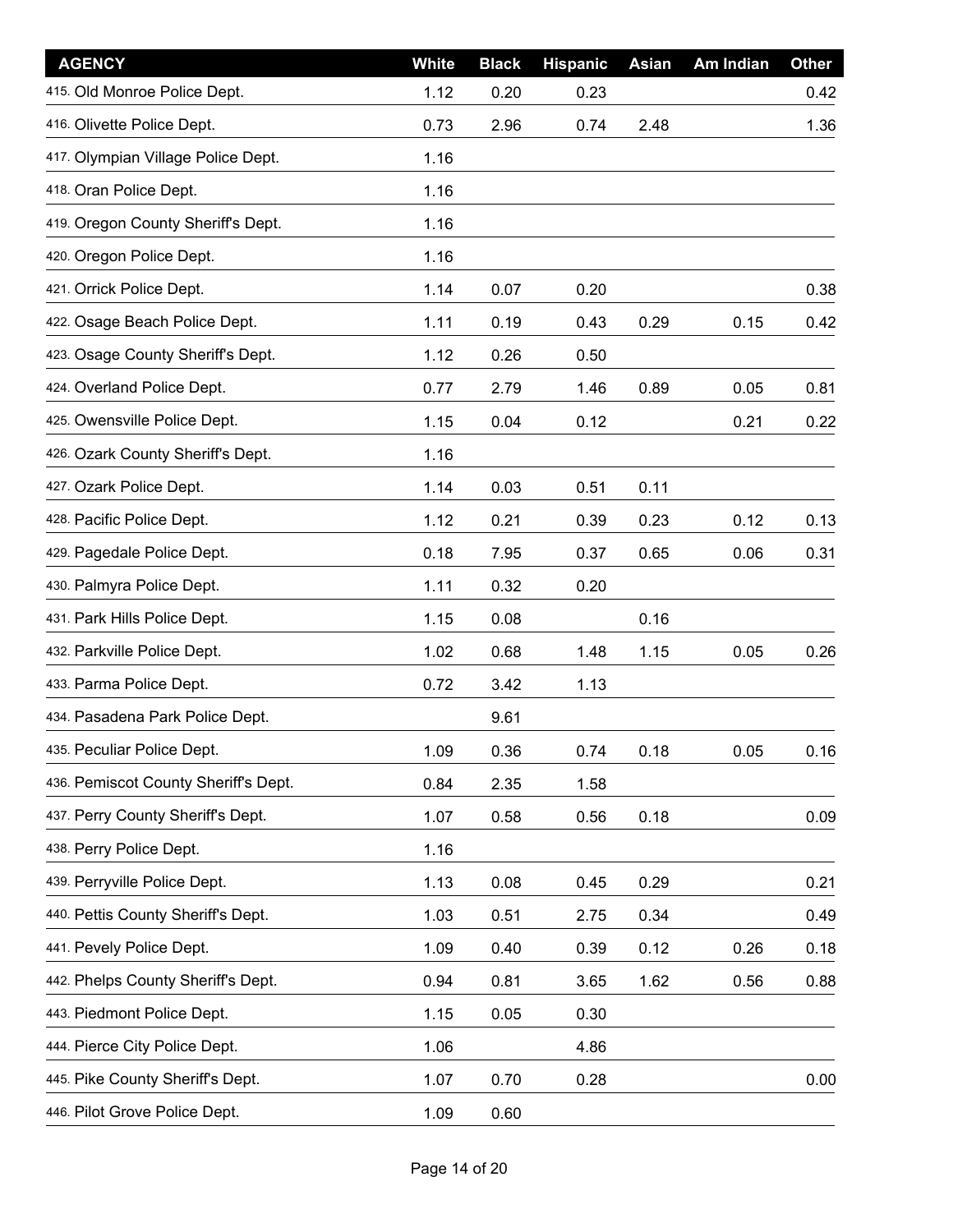| <b>AGENCY</b>                        | White | <b>Black</b> | <b>Hispanic</b> | Asian | Am Indian | <b>Other</b> |
|--------------------------------------|-------|--------------|-----------------|-------|-----------|--------------|
| 447. Pilot Knob Police Dept.         | 1.06  | 0.79         |                 |       |           |              |
| 448. Pine Lawn Police Dept.          | 0.17  | 7.95         | 0.11            | 0.54  | 0.19      | 1.38         |
| 449. Pineville Police Dept.          | 1.03  | 0.34         | 3.15            | 0.53  | 0.09      | 1.07         |
| 450. Platte City Police Dept.        | 1.06  | 0.51         | 1.23            | 0.38  | 0.06      | 0.25         |
| 451. Platte County Sheriff's Dept.   | 0.99  | 0.79         | 1.43            | 0.82  | 0.08      | 2.74         |
| 452. Platte Woods Police Dept.       | 0.99  | 0.83         | 1.39            | 1.55  | 0.31      | 0.32         |
| 453. Plattsburg Police Dept.         | 1.07  | 0.58         | 0.51            | 0.11  | 0.15      |              |
| 454. Pleasant Hill Police Dept.      | 1.13  | 0.08         | 0.44            | 0.30  |           | 0.12         |
| 455. Pleasant Hope Police Dept.      | 1.16  |              |                 |       |           |              |
| 456. Pleasant Valley Police Dept.    | 1.02  | 0.62         | 1.43            | 1.07  | 0.15      | 0.78         |
| 457. Polk County Sheriff's Dept.     | 1.13  | 0.10         | 0.47            | 0.05  |           | 0.47         |
| 458. Polo Police Dept.               | 1.13  | 0.19         |                 |       |           |              |
| 459. Poplar Bluff Police Dept.       | 1.01  | 1.12         | 0.43            | 0.06  | 0.16      | 0.14         |
| 460. Portageville Police Dept.       | 0.88  | 2.26         |                 | 0.36  |           |              |
| 461. Potosi Police Dept.             | 1.13  | 0.14         | 0.29            |       |           | 0.36         |
| 462. Pulaski County Sheriff's Dept.  | 0.97  | 1.13         | 0.99            | 0.63  |           | 1.83         |
| 463. Purdy Police Dept.              | 0.81  | 0.06         | 14.76           | 1.23  | 0.57      | 0.59         |
| 464. Putnam County Sheriff's Dept.   | 1.16  |              |                 |       |           |              |
| 465. Puxico Police Dept.             | 1.16  |              |                 |       |           |              |
| 466. Queen City Police Dept.         | 1.08  | 0.26         |                 | 0.64  |           | 2.79         |
| 467. Ralls County Sheriff's Dept.    | 1.08  | 0.45         | 0.43            | 0.27  | 0.38      | 0.40         |
| 468. Randolph County Sheriff's Dept. | 1.08  | 0.58         | 0.12            | 0.30  |           | 0.22         |
| 469. Randolph Police Dept.           | 0.68  | 1.80         | 5.41            | 1.08  | 0.23      | 11.44        |
| 470. Ray County Sheriff's Dept.      | 1.05  | 0.71         | 0.78            | 0.20  |           | 0.29         |
| 471. Raymore Police Dept.            | 1.07  | 0.52         | 0.73            | 0.62  |           | 0.03         |
| 472. Raytown Police Dept.            | 0.68  | 3.61         | 1.51            | 0.27  | 0.01      | 0.50         |
| 473. Reeds Spring Police Dept.       | 1.15  | 0.03         | 0.21            |       |           | 0.08         |
| 474. Republic Police Dept.           | 1.13  | 0.09         | 0.82            | 0.11  |           | 0.16         |
| 475. Reynolds County Sheriff's Dept. | 1.02  | 0.86         | 1.63            |       |           |              |
| 476. Rich Hill Police Dept.          | 1.14  | 0.09         | 0.51            |       |           |              |
| 477. Richland Police Dept.           | 1.13  | 0.13         | 0.29            | 0.24  | 0.17      |              |
| 478. Richmond Heights Police Dept.   | 0.80  | 2.56         | 0.67            | 1.43  | 0.08      | 1.24         |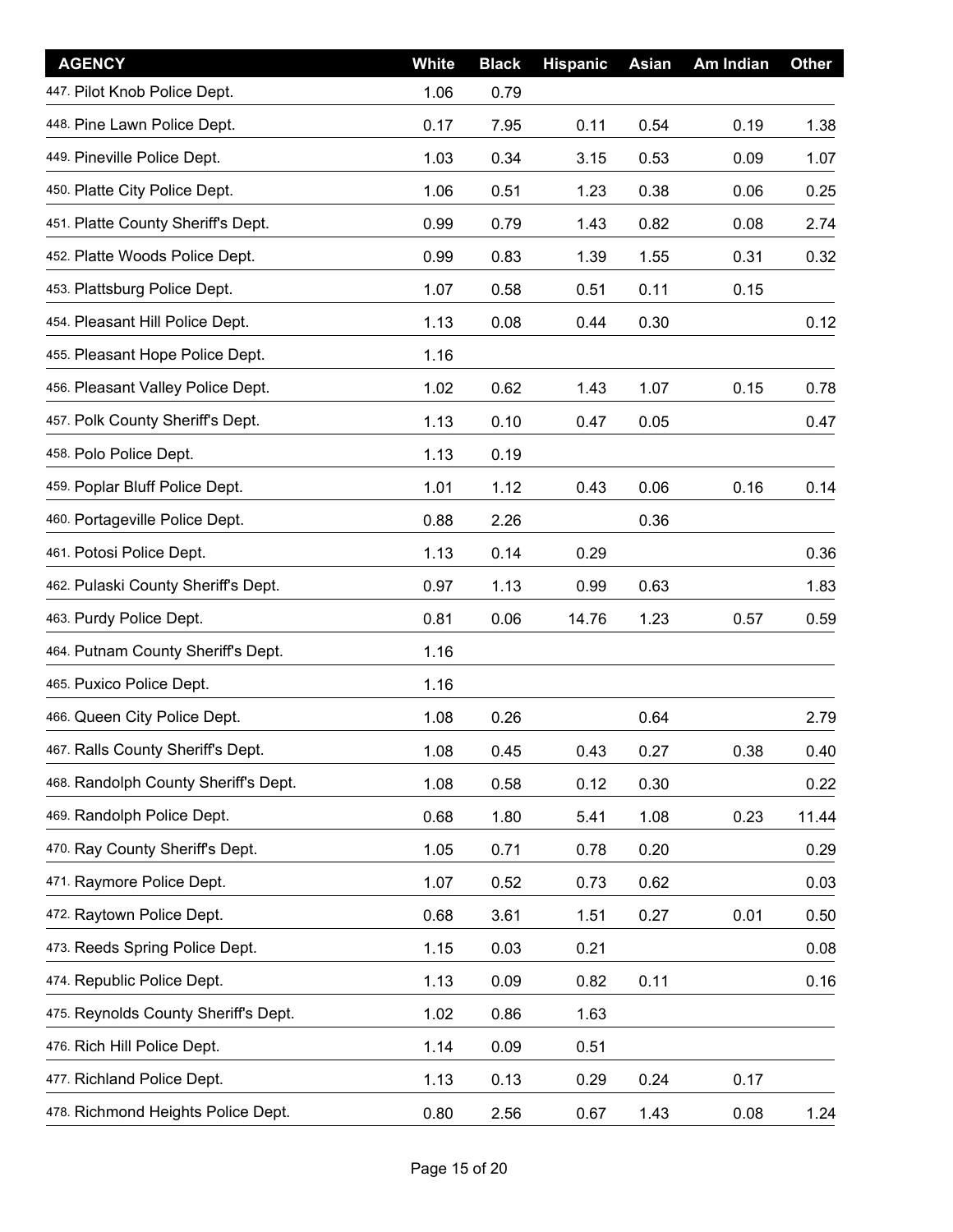| <b>AGENCY</b>                        | <b>White</b> | <b>Black</b> | <b>Hispanic</b> | Asian | Am Indian | <b>Other</b> |
|--------------------------------------|--------------|--------------|-----------------|-------|-----------|--------------|
| 479. Richmond Police Dept.           | 1.10         | 0.34         | 0.53            | 0.14  | 0.09      | 0.49         |
| 480. Ripley County Sheriff's Dept.   | 1.12         | 0.31         |                 |       |           |              |
| 481. Risco Police Dept.              | 1.03         | 1.04         |                 |       |           |              |
| 482. Riverside Dept of Public Safety | 0.80         | 2.00         | 3.67            | 1.29  | 0.15      | 0.95         |
| 483. Riverview Police Dept.          | 0.30         | 7.04         |                 | 0.32  |           |              |
| 484. Rock Hill Police Dept.          | 0.99         | 1.08         | 0.63            | 1.68  |           | 0.05         |
| 485. Rock Port Police Dept.          | 1.09         | 0.31         | 0.39            | 0.50  | 1.03      | 0.36         |
| 486. Rockaway Beach Police Dept.     | 1.14         | 0.08         | 0.43            |       |           |              |
| 487. Rogersville Police Dept.        | 1.12         | 0.09         | 0.53            | 0.23  | 0.63      |              |
| 488. Rolla Police Dept.              | 1.06         | 0.34         | 0.55            | 1.14  | 0.09      | 2.34         |
| 489. Rosebud Police Dept.            | 1.16         |              |                 |       |           |              |
| 490. Salem Police Dept.              | 1.13         | 0.07         | 0.30            | 0.38  | 0.17      | 0.18         |
| 491. Saline County Sheriff's Dept.   | 0.94         | 0.92         | 4.52            | 0.19  |           | 0.28         |
| 492. Salisbury Police Dept.          | 1.10         | 0.52         |                 |       |           |              |
| 493. Sarcoxie Police Dept.           | 1.11         | 0.14         | 1.20            |       | 0.35      |              |
| 494. Savannah Police Dept.           | 1.15         |              | 0.07            | 0.09  |           |              |
| 495. Schuyler County Sheriff's Dept. | 1.16         |              |                 |       |           |              |
| 496. Scotland County Sheriff's Dept. | 1.12         | 0.12         | 1.34            |       |           |              |
| 497. Scott City Police Dept.         | 1.07         | 0.54         | 0.61            |       |           | 0.45         |
| 498. Scott County Sheriff's Dept.    | 1.05         | 0.84         | 0.37            |       |           |              |
| 499. Sedalia Police Dept.            | 1.01         | 0.68         | 2.65            | 0.16  | 0.08      | 0.42         |
| 500. Seligman Police Dept.           | 1.01         | 0.04         | 5.10            | 0.65  | 0.90      | 1.42         |
| 501. Senath Police Dept.             | 0.81         | 1.05         | 9.77            |       | 1.33      |              |
| 502. Seneca Police Dept.             | 1.10         | 0.02         | 1.86            | 0.17  | 1.41      |              |
| 503. Seymour Police Dept.            | 1.15         | 0.05         | 0.17            | 0.11  |           |              |
| 504. Shannon County Sheriff's Dept.  | 1.16         |              |                 |       |           |              |
| 505. Shelbina Police Dept.           | 1.07         | 0.19         | 2.18            |       | 1.28      |              |
| 506. Shelby County Sheriff's Dept.   | 1.08         | 0.42         |                 | 1.52  |           |              |
| 507. Sheldon Police Dept.            | 1.13         |              | 1.12            |       |           |              |
| 508. Shrewsbury Police Dept.         | 1.00         | 0.94         | 0.75            | 1.29  | 0.04      | 1.04         |
| 509. Sikeston Police Dept.           | 0.68         | 3.84         | 0.58            |       | 0.09      | 0.05         |
| 510. Slater Police Dept.             | 1.02         | 0.95         | 0.87            | 0.22  |           |              |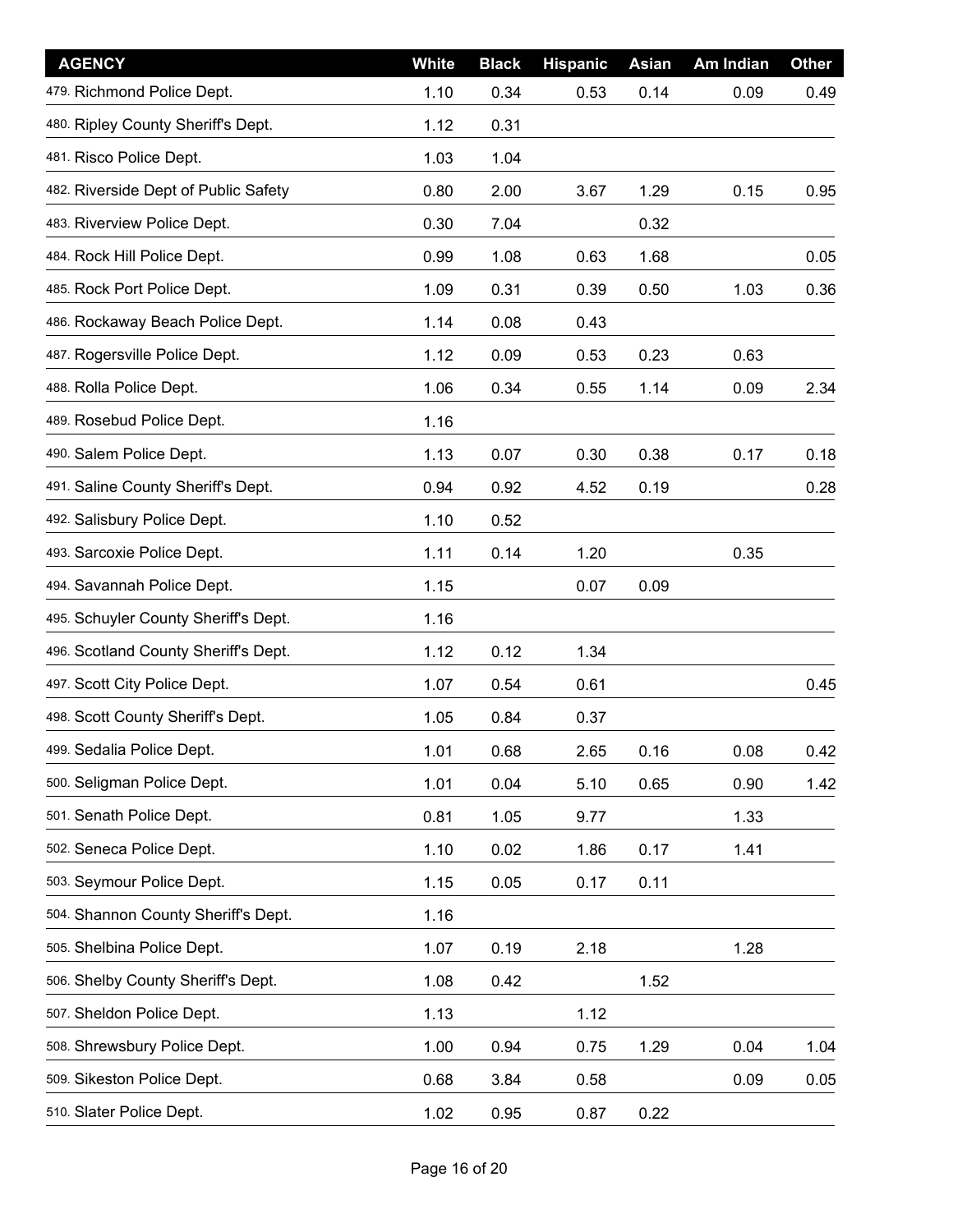| <b>AGENCY</b>                            | White | <b>Black</b> | <b>Hispanic</b> | <b>Asian</b> | Am Indian | <b>Other</b> |
|------------------------------------------|-------|--------------|-----------------|--------------|-----------|--------------|
| 511. Smithton Police Dept.               | 1.14  | 0.08         | 0.43            |              |           |              |
| 512. Smithville Police Dept.             | 1.07  | 0.28         | 1.46            | 1.32         | 0.05      | 0.39         |
| 513. Southeast Missouri St. Univ. - DPS  | 0.96  | 1.33         | 0.95            | 1.21         |           |              |
| 514. Southwest City Police Dept.         | 0.74  |              | 18.29           |              | 3.05      |              |
| 515. Sparta Police Dept.                 | 1.12  | 0.03         | 1.66            |              |           |              |
| 516. Springfield Police Dept.            | 1.06  | 0.57         | 0.68            | 0.59         | 0.12      | 0.41         |
| 517. St. Ann Police Dept.                | 0.61  | 3.97         | 1.95            | 0.72         | 0.08      | 0.94         |
| 518. St. Charles City Parks & Recreation | 1.03  | 1.07         |                 |              |           |              |
| 519. St. Charles County Sheriff's Dept.  | 0.98  | 0.82         | 1.61            | 0.42         | 0.40      | 3.31         |
| 520. St. Charles Police Dept.            | 1.03  | 0.71         | 0.95            | 0.66         | 0.15      | 0.73         |
| 521. St. Clair County Sheriff's Dept.    | 1.15  | 0.05         |                 |              |           |              |
| 522. St. Clair Police Dept.              | 1.12  | 0.24         | 0.24            | 0.21         |           | 0.30         |
| 523. St. Francois County Sheriff's Dept. | 1.15  | 0.06         |                 |              |           |              |
| 524. St. George Police Dept.             | 1.09  | 0.29         | 0.75            | 1.05         | 0.07      |              |
| 525. St. James Police Dept.              | 1.14  | 0.12         | 0.23            |              |           | 0.14         |
| 526. St. John Police Dept.               | 0.64  | 4.09         | 0.56            | 0.31         |           | 0.62         |
| 527. St. Joseph Police Dept.             | 1.09  | 0.45         | 0.57            | 0.14         | 0.01      |              |
| 528. St. Louis City Police Dept.         | 0.58  | 4.44         | 0.48            | 0.89         | 0.02      | 1.18         |
| 529. St. Louis County Police Dept.       | 0.80  | 2.72         | 0.58            | 0.54         | 0.05      | 0.57         |
| 530. St. Mary Police Dept.               | 1.10  |              | 1.66            | 1.06         |           |              |
| 531. St. Peters Police Dept.             | 1.06  | 0.58         | 0.40            | 0.46         | 0.03      | 0.57         |
| 532. St. Peters Ranger Enforcement Div.  | 1.16  |              |                 |              |           |              |
| 533. St. Robert Police Dept.             | 0.86  | 1.98         | 1.93            | 0.83         | 0.03      | 0.76         |
| 534. Stanberry Police Dept.              | 1.16  |              |                 |              |           |              |
| 535. Ste. Genevieve Co. Sheriff's Dept.  | 1.11  | 0.35         | 0.29            |              | 0.17      | 0.18         |
| 536. Ste. Genevieve Police Dept.         | 1.14  | 0.08         | 0.20            | 0.17         | 0.12      |              |
| 537. Steele Police Dept.                 | 0.77  | 2.53         | 3.85            |              |           |              |
| 538. Steelville Police Dept.             | 1.16  |              |                 |              |           |              |
| 539. Stoddard County Sheriff's Dept.     | 1.12  | 0.22         | 0.41            |              |           |              |
| 540. Stone County Sheriff's Dept.        | 1.13  | 0.04         | 0.69            |              |           | 0.39         |
| 541. Stover Police Dept.                 | 1.13  | 0.16         | 0.18            | 0.23         |           |              |
| 542. Strafford Police Dept.              | 1.12  | 0.17         | 0.54            | 0.15         |           | 0.17         |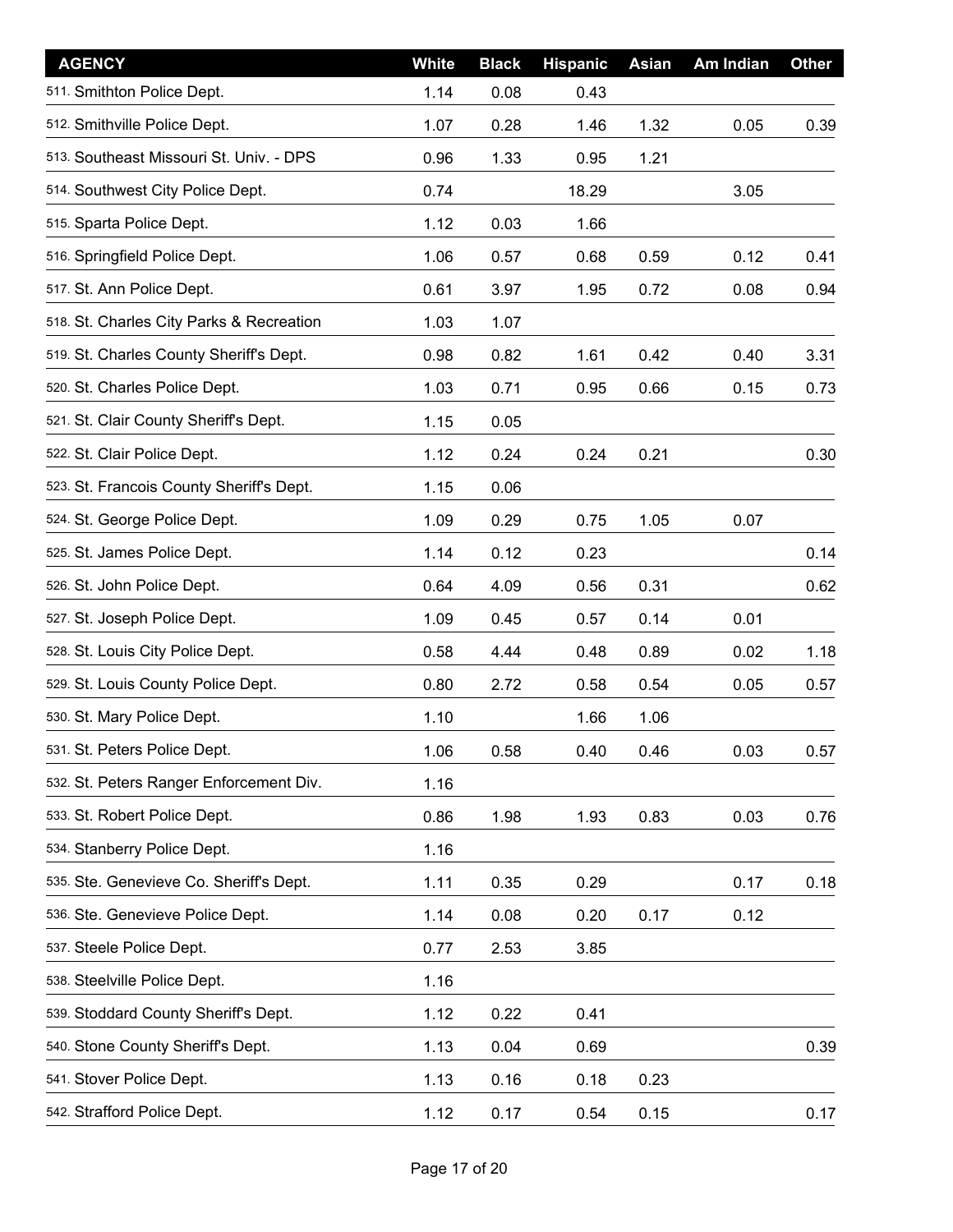| <b>AGENCY</b>                                           | White | <b>Black</b> | <b>Hispanic</b> | Asian | Am Indian | <b>Other</b> |
|---------------------------------------------------------|-------|--------------|-----------------|-------|-----------|--------------|
| 543. Sturgeon Police Dept.                              | 1.16  |              |                 |       |           |              |
| 544. Sugar Creek Police Dept.                           | 1.04  | 0.55         | 1.76            | 0.22  | 0.10      | 0.95         |
| 545. Sullivan County Sheriff's Dept.                    | 1.06  |              | 4.57            |       |           |              |
| 546. Sullivan Police Dept.                              | 1.12  | 0.07         | 0.48            | 0.30  |           | 0.29         |
| 547. Summersville Police Dept.                          | 1.15  |              |                 |       |           | 0.72         |
| 548. Sunrise Beach Police Dept.                         | 1.13  | 0.06         | 0.96            |       |           |              |
| 549. Sunset Hills Police Dept.                          | 1.04  | 0.79         | 0.21            | 0.61  |           | 0.97         |
| 550. Sweet Springs Police Dept.                         | 1.13  | 0.08         | 0.89            |       |           |              |
| 551. Taney County Sheriff's Dept.                       | 1.09  | 0.19         | 1.29            | 0.34  | 0.00      | 0.74         |
| 552. Tarkio Police Dept.                                | 1.10  | 0.14         | 1.10            | 0.70  |           | 0.51         |
| 553. Terre Du Lac Police Dept.                          | 1.15  | 0.10         |                 |       |           |              |
| 554. Texas County Sheriff's Dept.                       | 1.14  | 0.04         |                 | 0.59  |           |              |
| 555. Thayer Police Dept.                                | 1.11  | 0.33         | 0.10            | 0.12  | 0.34      |              |
| 556. Tipton Police Dept.                                | 1.05  | 0.57         | 1.82            |       |           |              |
| 557. Town and Country Police Dept.                      | 0.98  | 1.14         | 0.48            | 1.37  | 0.08      | 0.48         |
| 558. Tracy Police Dept.                                 | 1.01  | 0.91         | 1.30            | 0.83  |           |              |
| 559. Trenton Police Dept.                               | 1.13  | 0.10         | 0.82            | 0.07  |           | 0.20         |
| 560. Trimble Police Dept.                               | 1.11  | 0.32         | 0.30            |       |           |              |
| 561. Troy Police Dept.                                  | 1.10  | 0.35         | 0.60            | 0.23  | 0.11      | 0.22         |
| 562. Truman State Univ. - DPS                           | 1.07  | 0.50         |                 | 0.73  |           | 1.06         |
| 563. Union Pacific Railroad Police                      | 1.16  |              |                 |       |           |              |
| 564. Union Police Dept.                                 | 1.14  | 0.12         | 0.25            | 0.03  |           | 0.05         |
| 565. Unionville Police Dept.                            | 1.14  | 0.15         |                 |       |           |              |
| 566. University City Police Dept.                       | 0.52  | 4.87         | 0.43            | 1.98  | 0.06      | 1.10         |
| 567. University of Missouri-Columbia Police Dept.       | 0.93  | 0.99         | 0.33            | 1.76  |           | 6.01         |
| 568. University of Missouri-Kansas City Police<br>Dept. | 0.81  | 1.82         | 1.93            | 3.02  | 0.13      | 3.42         |
| 569. University of Missouri-Rolla Police Dept.          | 1.03  | 0.31         | 0.88            | 2.26  |           | 3.27         |
| 570. University of Missouri-St. Louis Police Dept.      | 0.71  | 3.42         |                 | 2.37  |           |              |
| 571. Van Buren Police Dept.                             | 1.09  | 0.15         | 0.86            |       | 2.29      |              |
| 572. Vandalia Police Dept.                              | 1.07  | 0.69         |                 |       |           | 0.21         |
| 573. Velda City Police Dept.                            | 0.11  | 8.59         |                 | 0.27  |           | 0.60         |
| 574. Vernon County Sheriff's Dept.                      | 1.04  | 0.24         | 1.37            |       | 4.84      |              |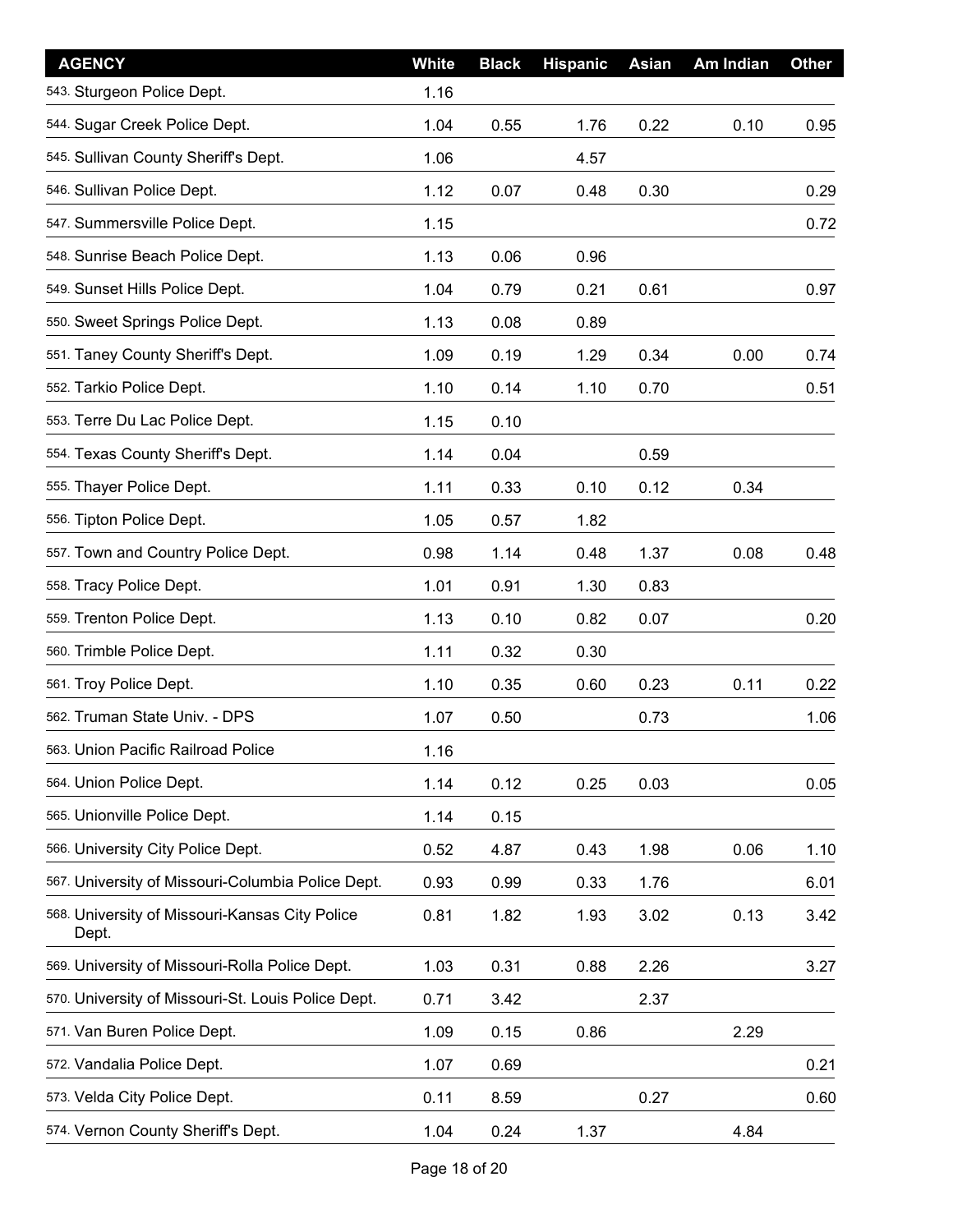| <b>AGENCY</b>                           | White | <b>Black</b> | <b>Hispanic</b> | Asian | Am Indian | <b>Other</b> |
|-----------------------------------------|-------|--------------|-----------------|-------|-----------|--------------|
| 575. Verona Police Dept.                | 0.94  | 0.03         | 10.28           |       |           |              |
| 576. Versailles Police Dept.            | 1.12  | 0.22         | 0.09            | 0.36  | 0.17      |              |
| 577. Viburnum Police Dept.              | 1.14  |              | 0.60            |       |           |              |
| 578. Vienna Police Dept.                | 1.10  | 0.15         | 0.51            | 0.87  |           | 1.58         |
| 579. Vinita Park Police Dept.           | 0.26  | 7.30         | 0.52            | 0.33  |           | 0.36         |
| 580. Walnut Grove Police Dept.          | 0.79  | 0.11         |                 |       |           | 31.41        |
| 581. Wardell Police Dept.               | 0.96  | 1.58         | 0.19            |       |           |              |
| 582. Wardsville Police Dept.            | 1.16  |              |                 |       |           |              |
| 583. Warren County Sheriff's Dept.      | 1.10  | 0.32         | 0.59            | 0.11  | 0.15      | 0.10         |
| 584. Warrensburg Police Dept.           | 0.96  | 1.13         | 0.95            | 1.18  | 0.05      | 1.81         |
| 585. Warrenton Police Dept.             | 1.11  | 0.21         | 0.71            | 0.13  |           | 0.09         |
| 586. Warsaw Police Dept.                | 1.13  | 0.09         | 0.86            |       |           |              |
| 587. Warson Woods Police Dept.          | 1.04  | 0.66         | 0.69            | 0.88  | 0.17      | 0.73         |
| 588. Washburn Police Dept.              | 1.13  |              | 1.12            | 0.29  |           |              |
| 589. Washington County Sheriff's Dept.  | 1.15  | 0.07         |                 |       |           |              |
| 590. Washington Police Dept.            | 1.12  | 0.15         | 0.35            | 0.14  | 0.27      | 0.16         |
| 591. Washington University Police Dept. | 0.46  | 4.48         |                 | 6.99  |           | 3.38         |
| 592. Waverly Police Dept.               | 1.02  | 0.94         | 1.34            |       |           |              |
| 593. Wayne County Sheriff's Dept.       | 1.12  | 0.11         | 1.27            |       |           |              |
| 594. Waynesville Police Dept.           | 0.95  | 1.21         | 1.69            | 1.62  | 0.12      | 0.06         |
| 595. Weatherby Lake Police Dept.        | 1.10  | 0.14         | 1.62            | 0.41  |           |              |
| 596. Webb City Police Dept.             | 1.11  | 0.19         | 0.82            | 0.20  | 0.06      | 0.15         |
| 597. Webster County Sheriff's Dept.     | 1.14  | 0.09         | 0.52            |       |           |              |
| 598. Webster Groves Police Dept.        | 0.99  | 1.09         | 0.45            | 1.21  | 0.03      | 0.48         |
| 599. Wellington Police Dept.            | 1.10  | 0.30         | 1.13            |       |           |              |
| 600. Wellston Police Dept.              | 0.07  | 8.86         | 0.30            | 0.13  | 0.53      | 0.19         |
| 601. Wellsville Police Dept.            | 1.08  | 0.66         |                 |       |           |              |
| 602. Wentzville Police Dept.            | 1.00  | 1.08         | 0.77            | 0.40  | 0.07      | 0.30         |
| 603. West Plains Police Dept.           | 1.15  | 0.03         | 0.08            |       |           | 0.10         |
| 604. Weston Police Dept.                | 1.09  | 0.11         | 0.63            | 0.80  | 1.11      | 1.16         |
| 605. Wheaton Police Dept.               | 1.09  | 0.07         | 2.53            | 0.54  |           |              |
| 606. Willard Police Dept.               | 1.13  | 0.08         | 0.37            |       | 0.12      | 0.31         |